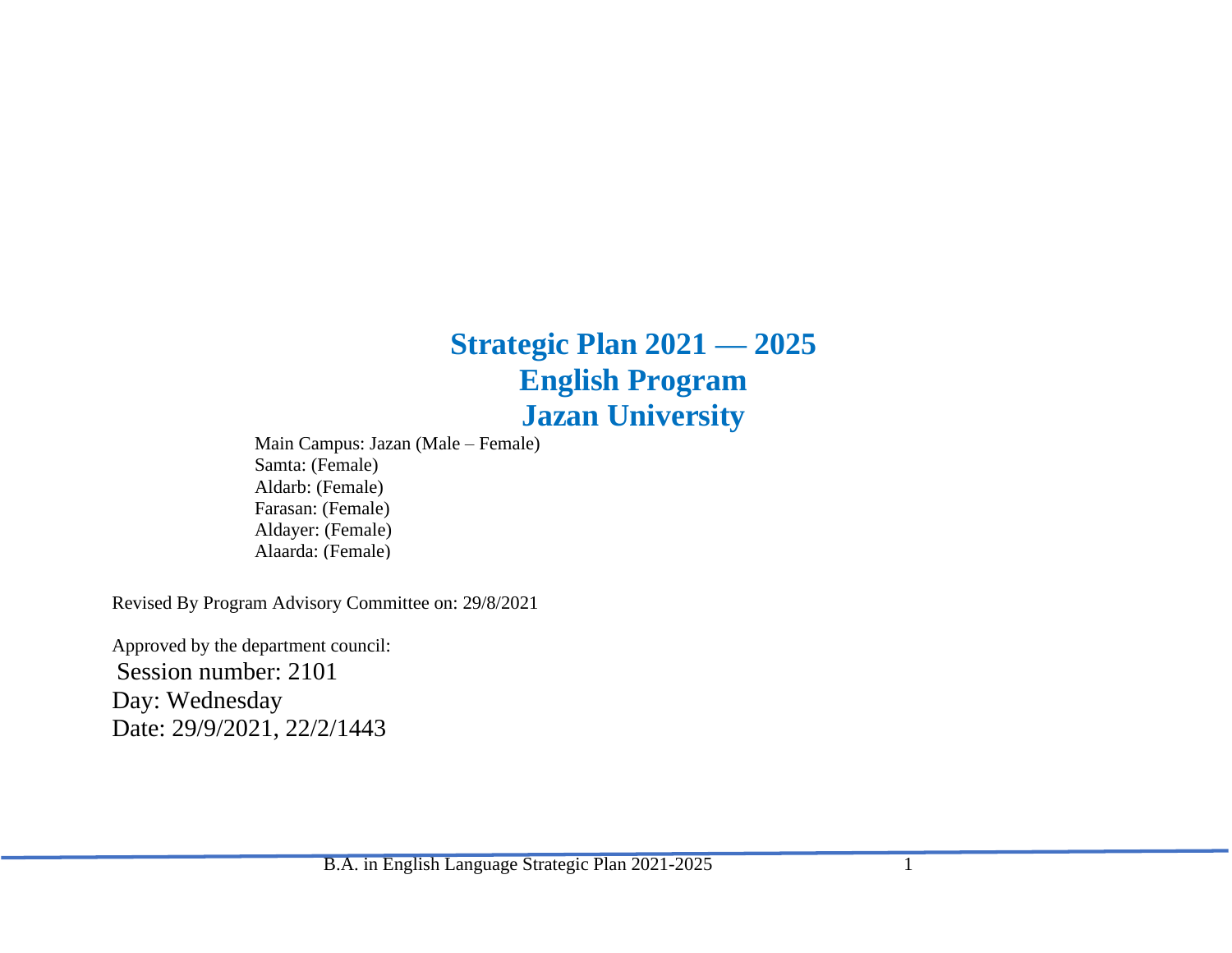## **Table of Contents**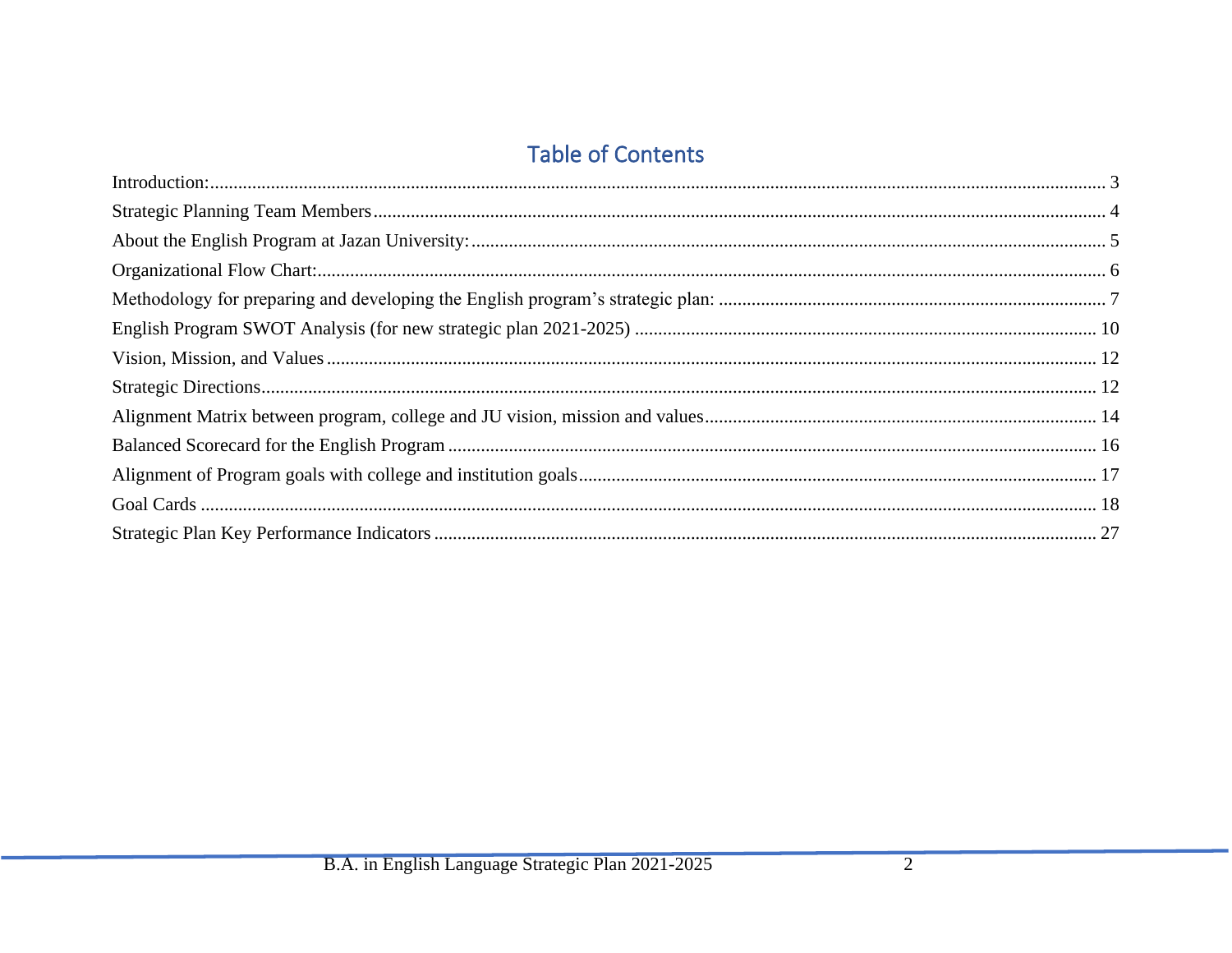### Introduction:

<span id="page-2-0"></span>The department of English is one of the founding departments of the Faculty of Arts and humanities in 1430. The English department is the cornerstone of the humanities in Jazan region.

This plan has been updated on the basis of the university's new mission for the strategic term 2021-2025. A team has been established from all English department branches in all JU including the main campus (male and female), Samta, Alaarda, Farasan, Aldarb, and Aldayer. The team conducted a series of meetings to suggest a new mission in alignment with JU and college missions. Then the mission has been sent to all faculty members in all branches, students, alumni, parents, and employers for their opinions. More than 400 participated. Their suggestions have been taken into consideration. The department council approved the plan with its goals, KPIs, and action plan. When a special departmental advisory committee was established again the plan has been discussed and some suggestions have been made. The final version of the mission and goals were added and the department council final approved the plan in its final version in session number 2101 on 29/9/2021.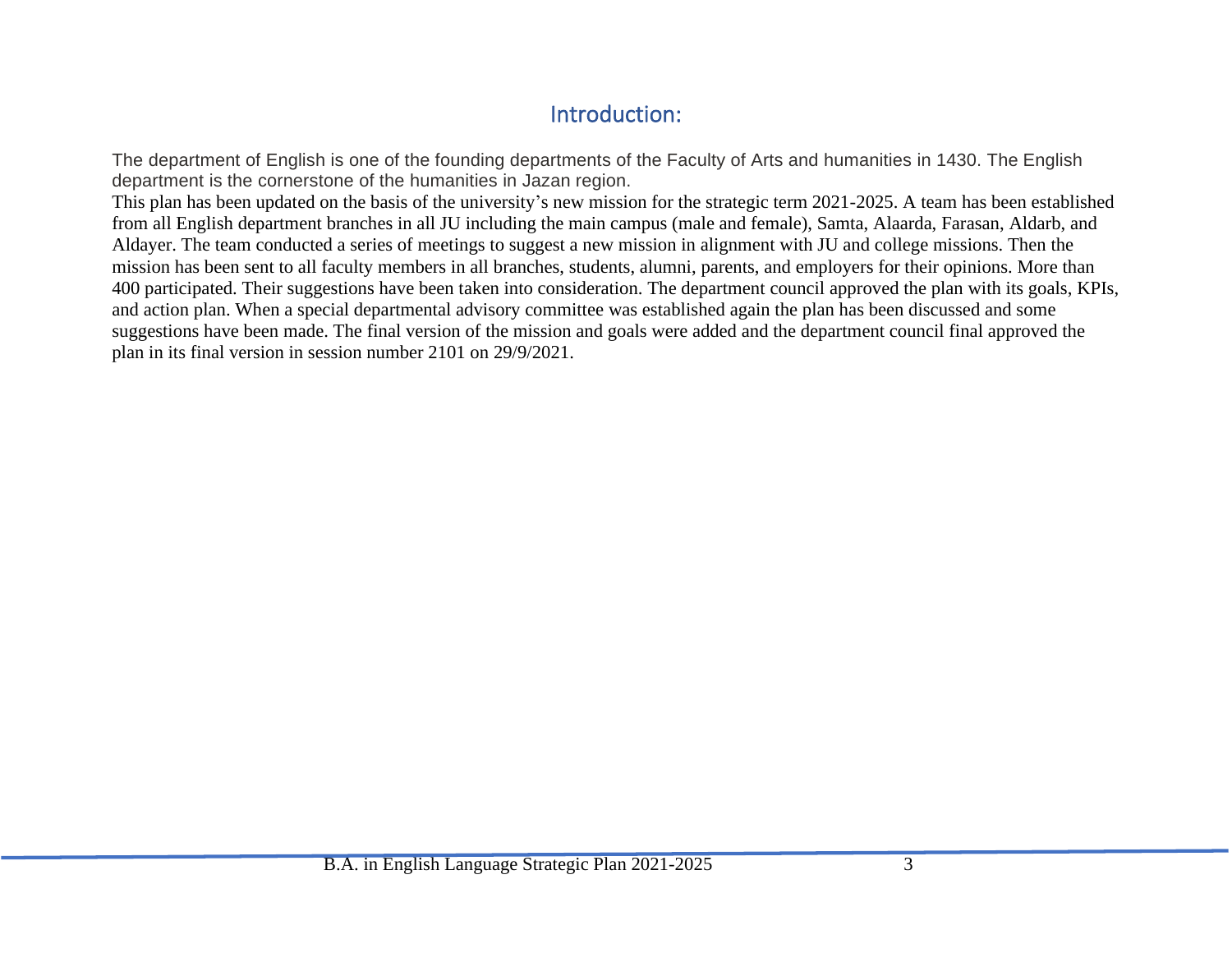## Strategic Planning Team Members

<span id="page-3-0"></span>

| #  | <b>Members</b>                                                                                    | <b>Description</b> |
|----|---------------------------------------------------------------------------------------------------|--------------------|
|    | Head of the English Department – Faculty of Arts and Humanities                                   | Chair              |
| 2  | Head of the English Department – Farasan University College                                       | Member             |
| 3  | Head of the English Department - Addarb University College                                        | Member             |
| 4  | Head of the English Department – Samtah University College                                        | Member             |
| 5  | Head of the English Department – Alardhah University College                                      | Member             |
| 6  | Head of the English Department – Addayer University College                                       | Member             |
| 7  | Assistant Head – Female Section – Faculty of Arts and Humanities                                  | Member             |
| 8  | Strategic Planning Representative – English Department – Faculty of Arts and Humanities (Males)   | Member/Reporter    |
| 9  | Strategic Planning Representative – English Department – Faculty of Arts and Humanities (Females) | Member             |
| 10 | Strategic Planning Representative – English Department – Farasan University College               | Member             |
| 11 | Strategic Planning Representative – English Department – Addarb University College                | Member             |
| 12 | Strategic Planning Representative – English Department – Samtah University College                | Member             |
| 13 | Strategic Planning Representative – English Department – Alardhah University College              | Member             |
| 14 | Strategic Planning Representative - English Department - Addayer University College               | Member             |
| 15 | Dr. Ahmed Taha Musa                                                                               | Member             |
| 16 | Dr. Osama Mudawe Nurain                                                                           | Member             |
| 17 | Dr. Ammar Adam Adunnabi                                                                           | Member             |
| 18 | Dr. Mohammed Khan Abdulmalik                                                                      | Member             |
| 19 | Ms. Amal Saleem Amawi                                                                             | Member             |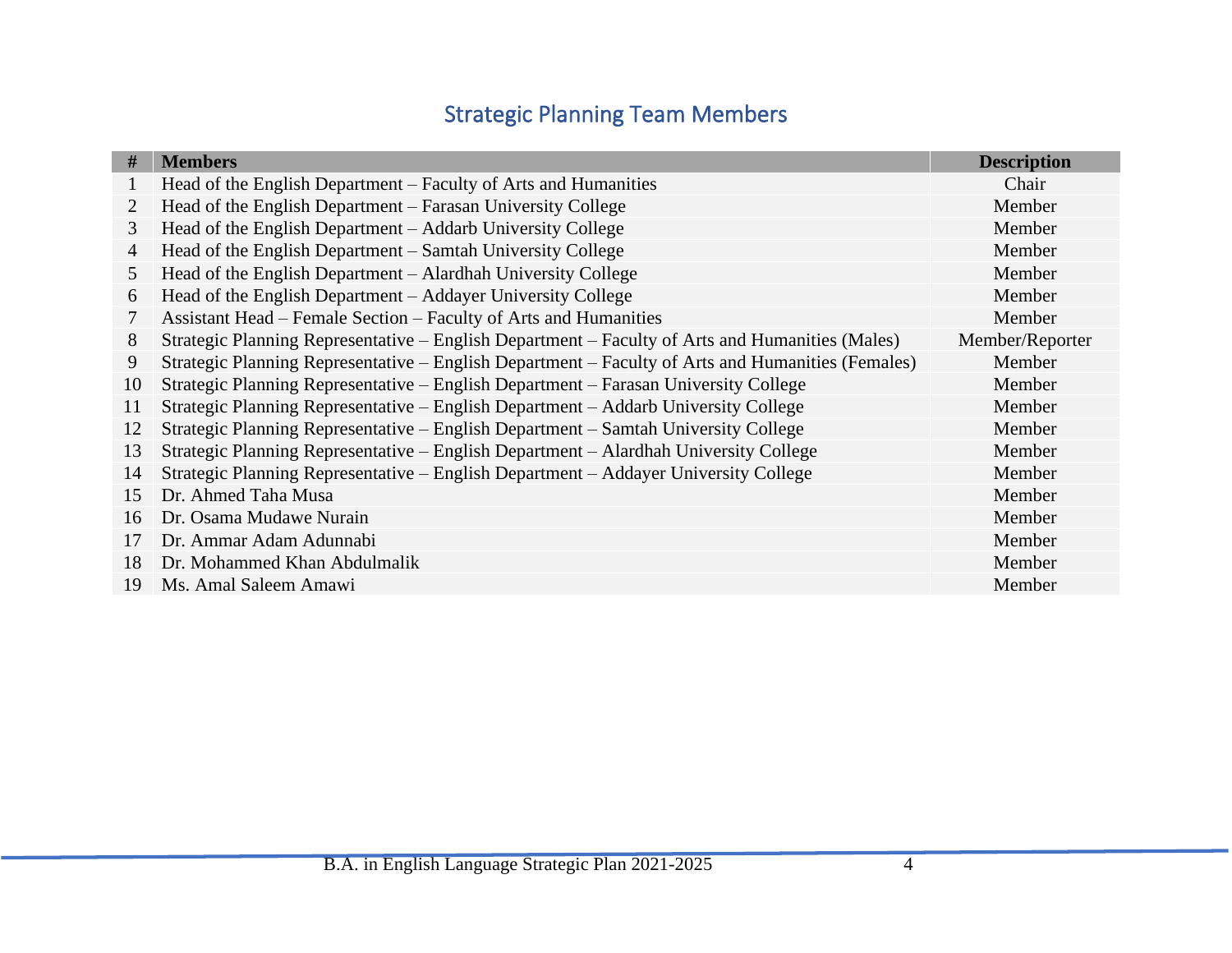<span id="page-4-1"></span><span id="page-4-0"></span>About the English Program at Jazan University:

**TO BE ADDED**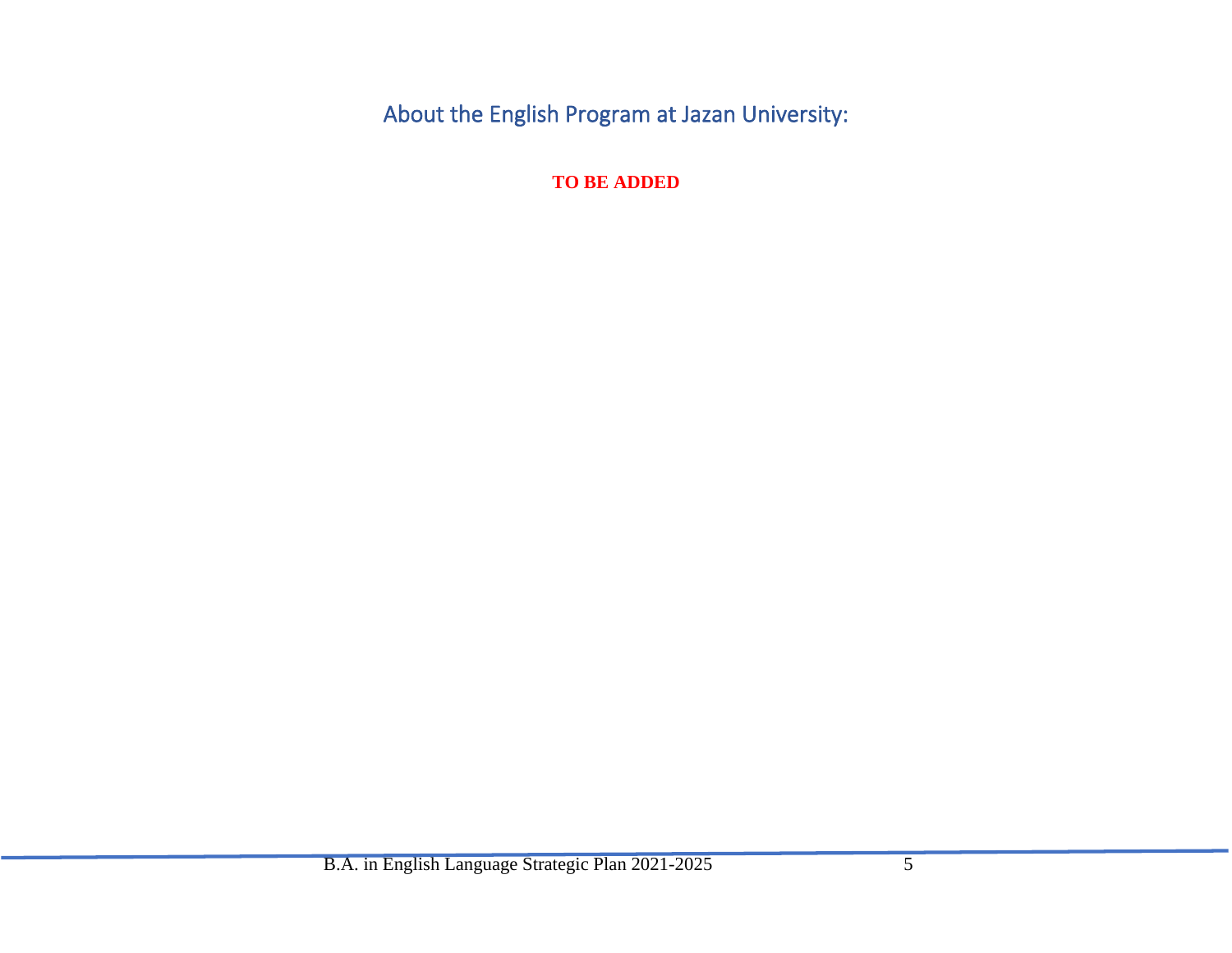### Organizational Flow Chart:

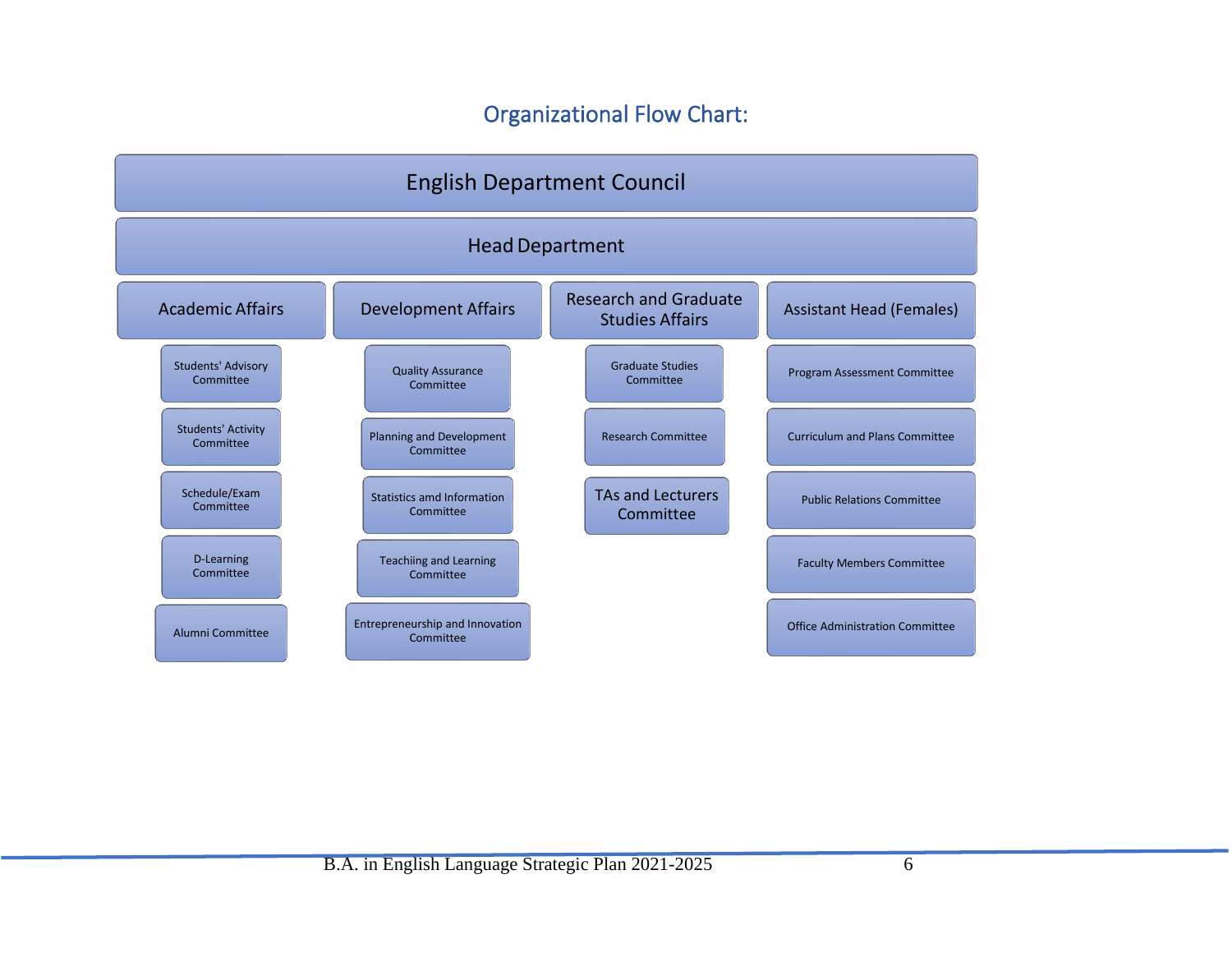### Methodology for preparing and developing the English program's strategic plan:

<span id="page-6-0"></span>Based on the strategic plan of Jazan University and the strategic plan of the Faculty of Arts and Humanities announced for the coming years (2020/2025) and its foundations, and the results achieved from the previous strategic plan of the university and the college (2015/2020), and in anticipation of the reality and quality of education in the English Department, the English Program administration was keen to start preparing its strategic plan for the next five years (2020/2025) to keep pace with the variables of higher education and the labor market needs of the manpower working in the current and future stage. The permanent committee for strategic planning in the department decided to assign a team to prepare the English Program's strategic plan for the coming years (2020/2025). The team prepared the strategic plan based on the analysis of the current situation, the reports emanating from the program, the department, the college and the university, and the data and results of the program plan for the previous years (2015/2020).

The English program's plan came in line with the vision, mission, and values of the university and the college, and their strategic and subsidiary goals, and in line with the initiatives and performance indicators for its plan emanating from the Kingdom's vision (2030), the goals and aspirations of the Ministry of Education, the National Center for Academic Accreditation and others in terms of construction, arrangement, and output, Community partnership, labor market need, program governance, improved outcomes, utilization of resources, and the Balanced Scorecard methodology. The plan preparation committee has followed a clear methodology based on the following:

1- Restructuring the planning and development committee in the department by administrative decision No. (47941) dated 05/05/1442 AH and decision No. (63356) dated 18/06/1442, to carry out the second strategic plan in partnership with all English Departments (Jazan, Farasan, Addarb, Samtah, Alardhah, Addayer), supporting units, faculty members, students, alumni, parents, advisory council, administrators, and the local community.

2- The first meeting of the strategic planning and development was held online (Zoom) on Wednesday (07/03/2021) at 8:30 PM to prepare the program's strategic plan in light of the university's and college's strategic plans.

3- The planning and development committee requested SWOT analysis inputs from English Departments (Jazan, Farasan, Addarb, Samtah, Alardhah, Addayer).

4- The planning and development committee requested proposals and suggestions for the vision, mission, values, strategic goals, key performance indicators (KPIs), and initiatives from English Departments (Jazan, Farasan, Addarb, Samtah, Alardhah, Addayer).

5- The second meeting of the strategic planning and development was held online (Zoom) on Saturday (20/03/2021) at 01:00 PM to present and discuss the proposals of SWOT analysis received from all English departments (Jazan, Farasan, Addarb, Samtah, Alardhah, Addayer), paying attention to setting priorities, and to combine similar proposals, ideas, and point to reach a concise and comprehensive SWOT analysis. In this meeting, the planning and development team gave a presentation on the features required for the final vision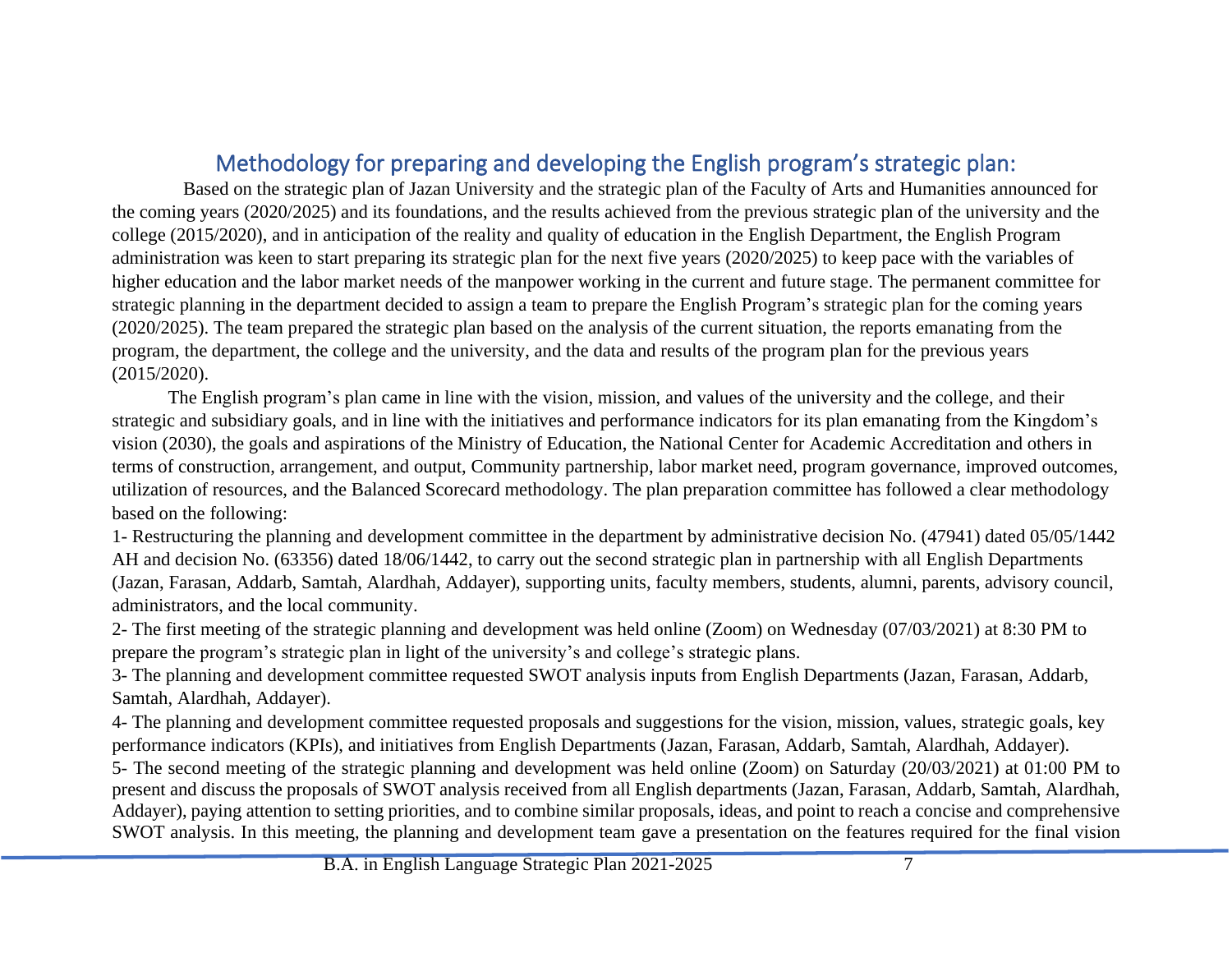and mission. The team agreed on the initial proposals of the vision and mission after opinions and discussions to amend and improve the nominated proposals. The team also clarified and stressed on the importance of the participation of beneficiaries and stakeholders in building the vision and mission, namely: Deanship of Academic Development (DAD), faculty members, current students, alumni, employers, administrative staff, advisory board, and parents; of course, involving all English departments in the university. 6- The planning and development committee prepared and published the nominated vision and mission in an electronic questionnaire to obtain the participation and inputs of the aforementioned beneficiaries and stakeholders.

**7-** The third meeting of the strategic planning and development was held online (Zoom) on Sunday (28/03/2021) at 09:00 PM to summarize the participation of beneficiaries and stakeholders in building the vision and mission. The team gave a presentation on the details, the results, and the suggestions of the electronic questionnaire that were received from the aforementioned beneficiaries and stakeholders. The team considered the most relevant and promising suggestions to modify and improve the proposed vision and mission. After studying and reviewing the results and suggestions of the electronic questionnaire, the members provided a number of improvements and modifications to finalize the proposed vision and mission. The members then agreed on the final vision and mission statements.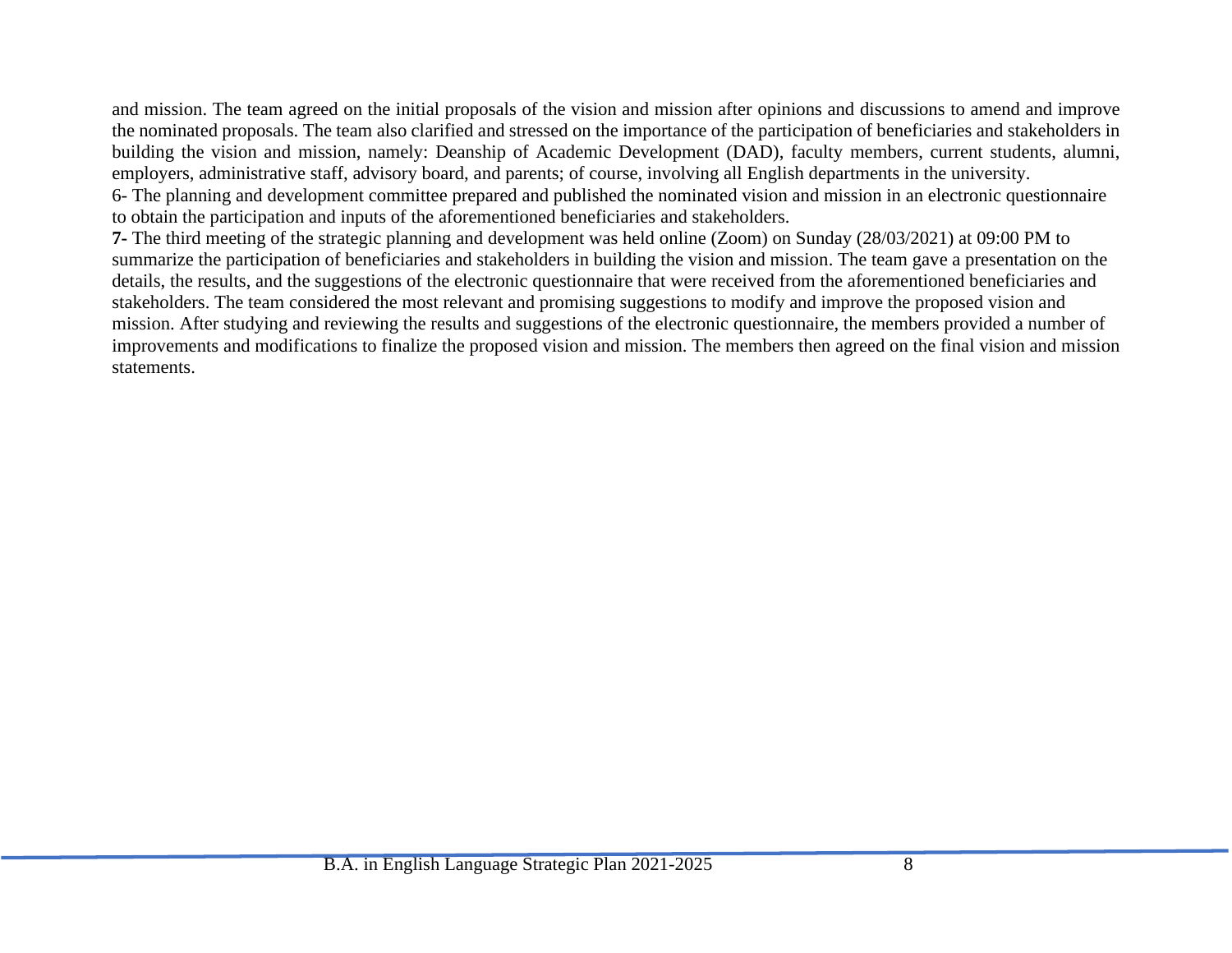**The following details the strategic planning process in the English Program:**

After the program's strategic plan was approved by the team, the committee began distributing tasks to the team and the committee started with a number of tasks:

1- Holding workshops and preparing an environmental analysis, benchmarking against the university and college plans.

2- Preparing questionnaires for the relevant authorities to determine the vision, mission and values of the program.

3- Multiple meetings to set strategic goals and initiatives in the plan.

4- The knowledge background of the members of the program's strategic plan team.

5- Initial formulation of the vision, mission, the elaboration of the strategic goals, strategies, and initiatives of the program.

6- A comprehensive review for the parts of the plan and preparing the final brief document.

**Distribution of strategic planning processes for the plan SWOT Analysis Benchmarking with the university and college plans Preparing initial formulations of the vision, mission and values of the program Preparing the final formulation of the vision, mission and values of the college Developing strategic goals, and the initial strategies and initiatives**

**A comprehensive review of the parts of the plan and the preparation of the final report**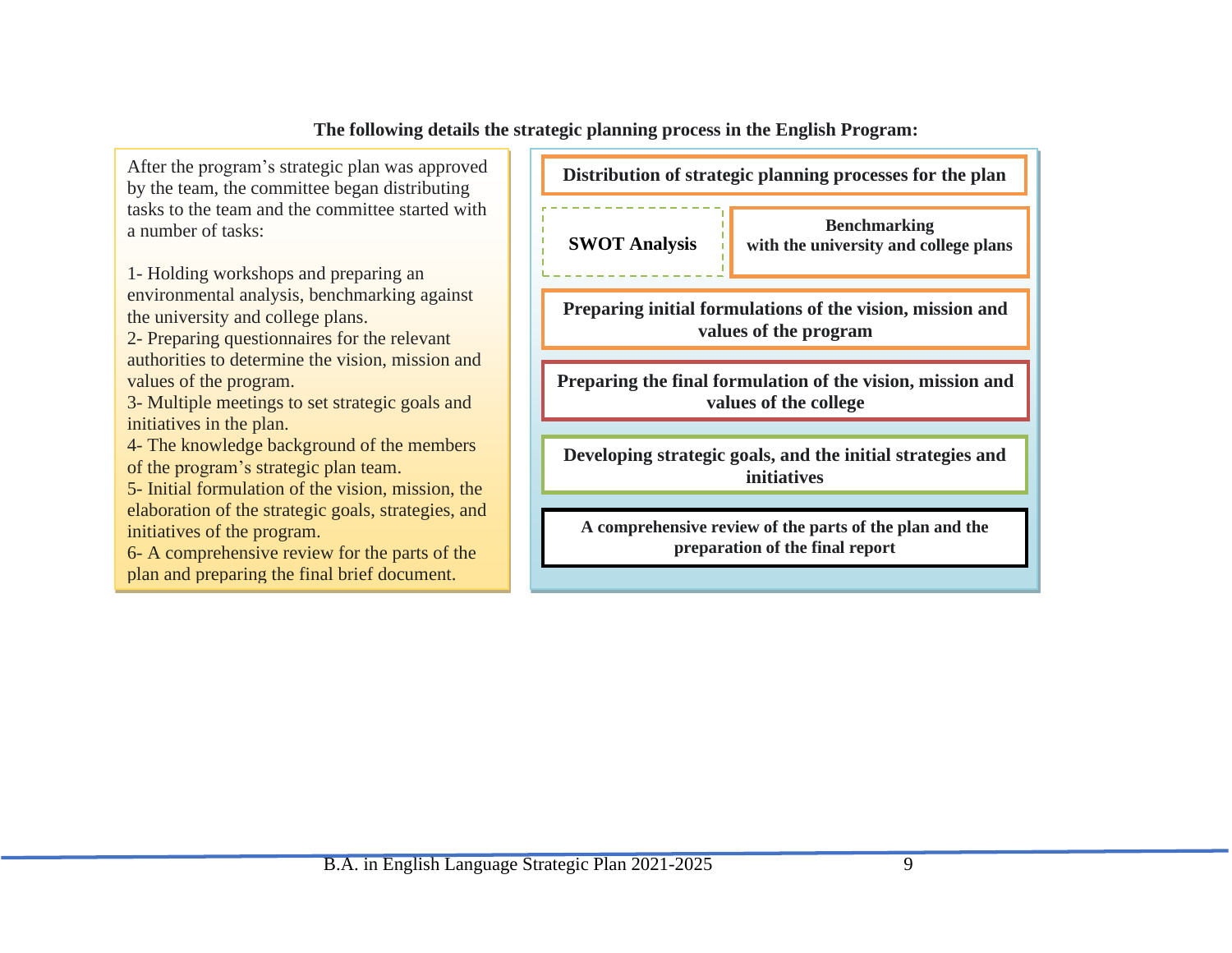## English Program SWOT Analysis (for new strategic plan 2021-2025)

### <span id="page-9-0"></span>**First: the internal environment: (the most prominent strengths and weaknesses)**

### **Internal Strengths**

- 1. Highly qualified Saudi and international faculty members with diverse cultural and teaching backgrounds
- 2. Implementing up-to-date and innovative teaching and learning practices
- 3. A well-planned program with standardized curriculum across all branches
- 4. Encouraging and inclusive working environment with good management and effective administration
- 5. Formative assessment cycle to promote and improve the performance of students and instructors
- 6. Excellent and seamless communication among faculty members in the main campus and all other branches

### **Internal Weaknesses**

- 1. No admission and placement test for students
- 2. Low academic performance and outcomes of students
- 3. No language labs
- 4. Overcrowded classrooms, especially in female sections, which would increase the teacher-student ratio
- 5. No research funding
- 6. Lacking novel technologies and aids inside classrooms
- 7. Shortage of specialized books in the main library
- 8. Shortage of administrative staff
- 9. The need to actively involve more females in decision-making.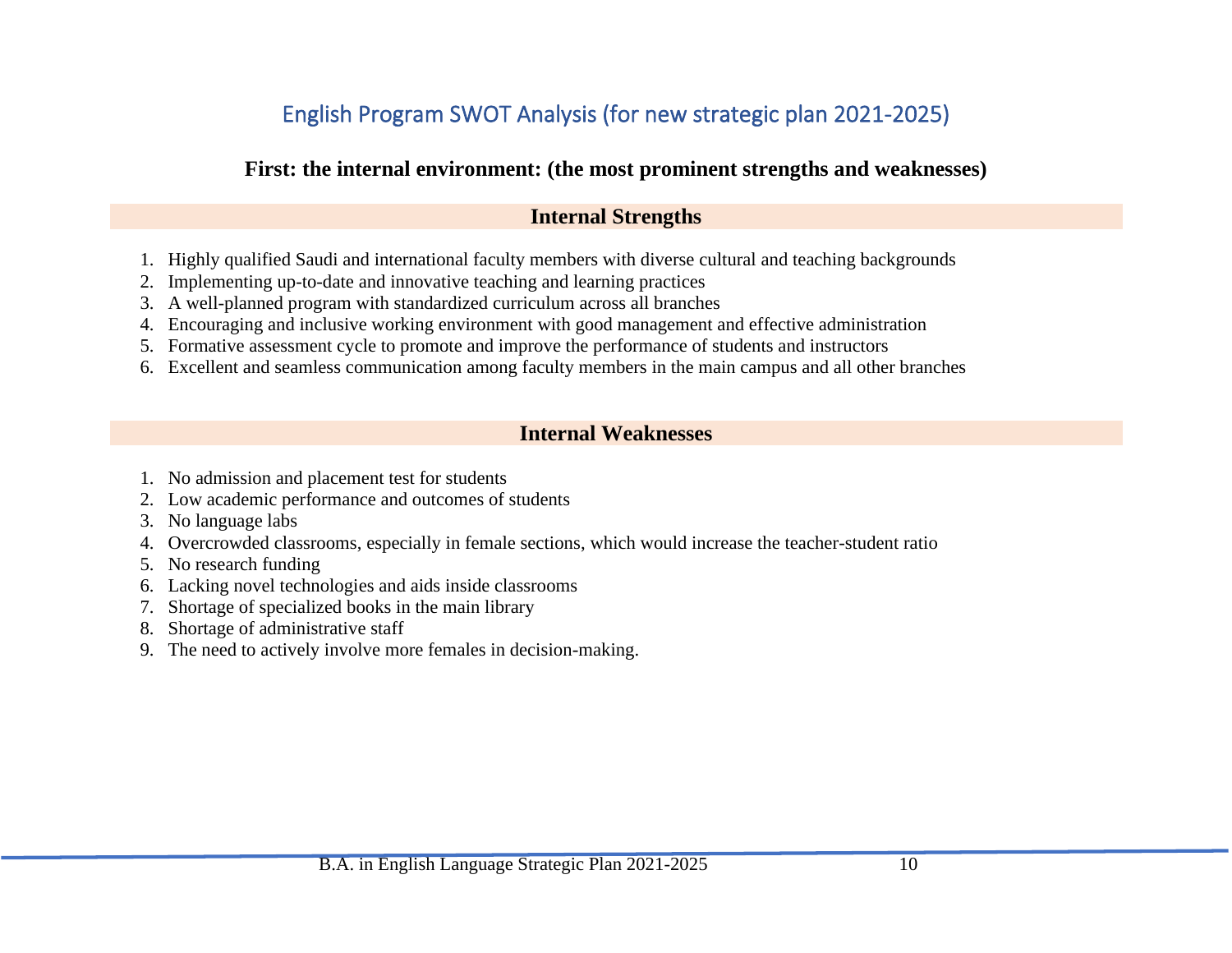### **Second: the external environment (the most prominent opportunities and threats)**

### **External Opportunities**

- 1. Good infrastructure for education and learning.
- 2. Being the only university in Jizan can open cooperation opportunities with Jazan Industrial City and the development of Farasan Island as a tourist destination.
- 3. Diversity of community needs for English.
- 4. Various job opportunities in public and private sectors
- 5. Availability of both funding organizations for research and seminars and conferences for faculty enhancement
- 6. Potential collaboration with foreign universities and companies for student's placement.
- 7. The potential to open new programs like translation, linguistics, literature language programs.
- 8. Introduction of English in the first elementary grade by the Ministry of Education as part of Vision 2030
- 9. Implementing English language proficiency as one of the requirements for most of the jobs (Vision 2030)

### **External Threats**

- 1. Unavailability of international testing centers in the region.
- 2. Insufficient participation with external stakeholders and opportunities for community services.
- 3. Inadequate training for graduates to prepare them for competitive labor market leading to unemployability
- 4. Lack of real-life exposure in mastering English language
- 5. Less efficient students coming from schools.
- 6. Bad reputation for the department since not all graduates can use English properly
- 7. lack of adequate resources, facilities and venues such as library facilities, gyms, restaurants, indoor and outdoor gathering spaces for faculty and students to meet, study, eat, and/or relax.
- 8. Changing market trends after Corona.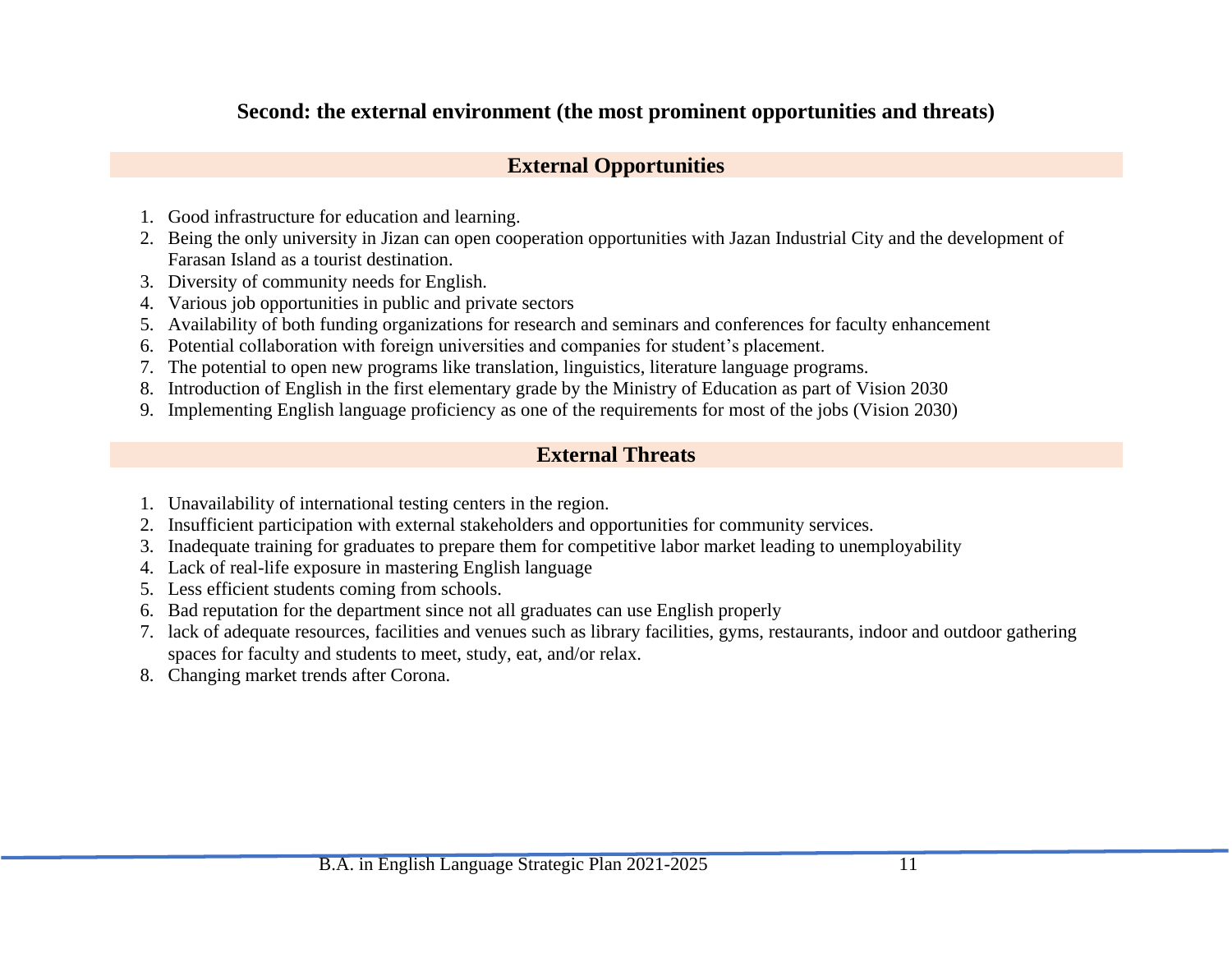### Vision, Mission, and Values

#### <span id="page-11-0"></span>**Vision**

The English Language Program at Jazan University will be a nationally leading program that promotes high quality education, innovative research and community service.

#### **Mission**

The English Language Program aspires to provide graduates with quality education and research skills to master theoretical knowledge and practical skills in fields of English Language and Literature to enable them contribute to community service whilst fulfilling the demands of local labor market.

#### **Values**

**Citizenship**: cherishing national identity and sensing social responsibility.

**Affiliation**: A sense of commitment and initiative towards the goals and objectives of the university.

**Responsibility**: Adherence to ethical standards and business values.

**Excellence**: application of standard practices and provision of quality services.

**Building competences**: Investing in Human Capital.

<span id="page-11-1"></span>**Teamwork**: Devoting the principle of cooperation and work in the spirit of one team.

### Strategic Directions

#### **The following strategic directions have been aligned with JU directions**

- 1. Quality of teaching and learning.
- 2. Efficiency of research and innovation.
- 3. Effectiveness of community participation.
- 4. Development and entrepreneurship.

The balanced scorecard methodology was followed in building the university plan, which contains four perspectives:

1- Institutional capacity and includes the following strategic goals:

- Infrastructure development.
- Developing the IT infrastructure.
- Developing university governance.
- Improve human capabilities.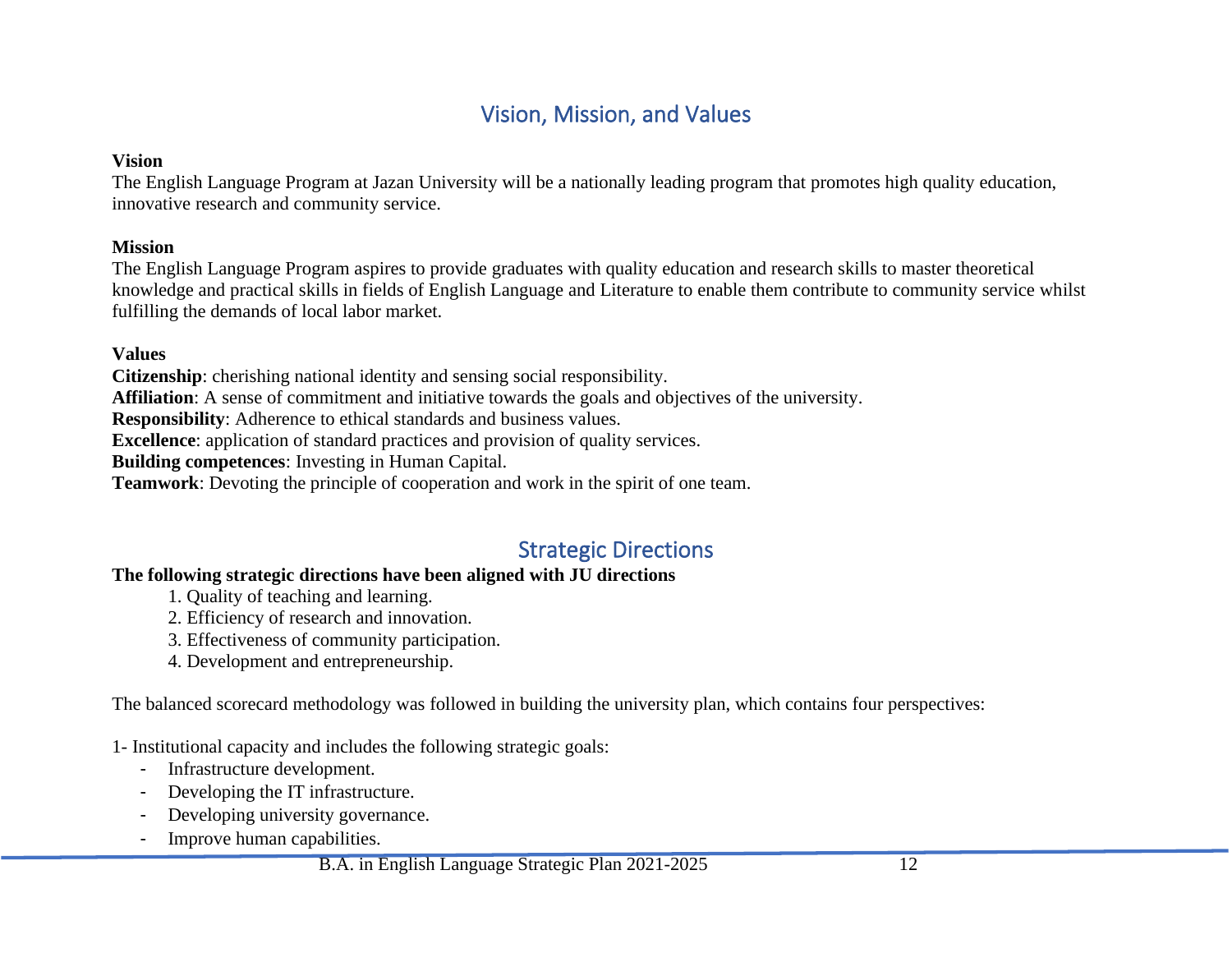- 2- Internal operations, which include the following strategic goals:
	- Improving academic programs.
	- Development of administrative processes.
	- Increase and support scientific research and innovation.
- 3- Resources and includes the following strategic goals:
	- Promote optimum utilization of resources.
	- Enhancing investment partnerships.
- <span id="page-12-0"></span>4- The stakeholders include the following strategic goals:
	- Improving students' experience.
	- Improving university outcomes.
	- Improving community service and quality of life.
	- Improving university rankings.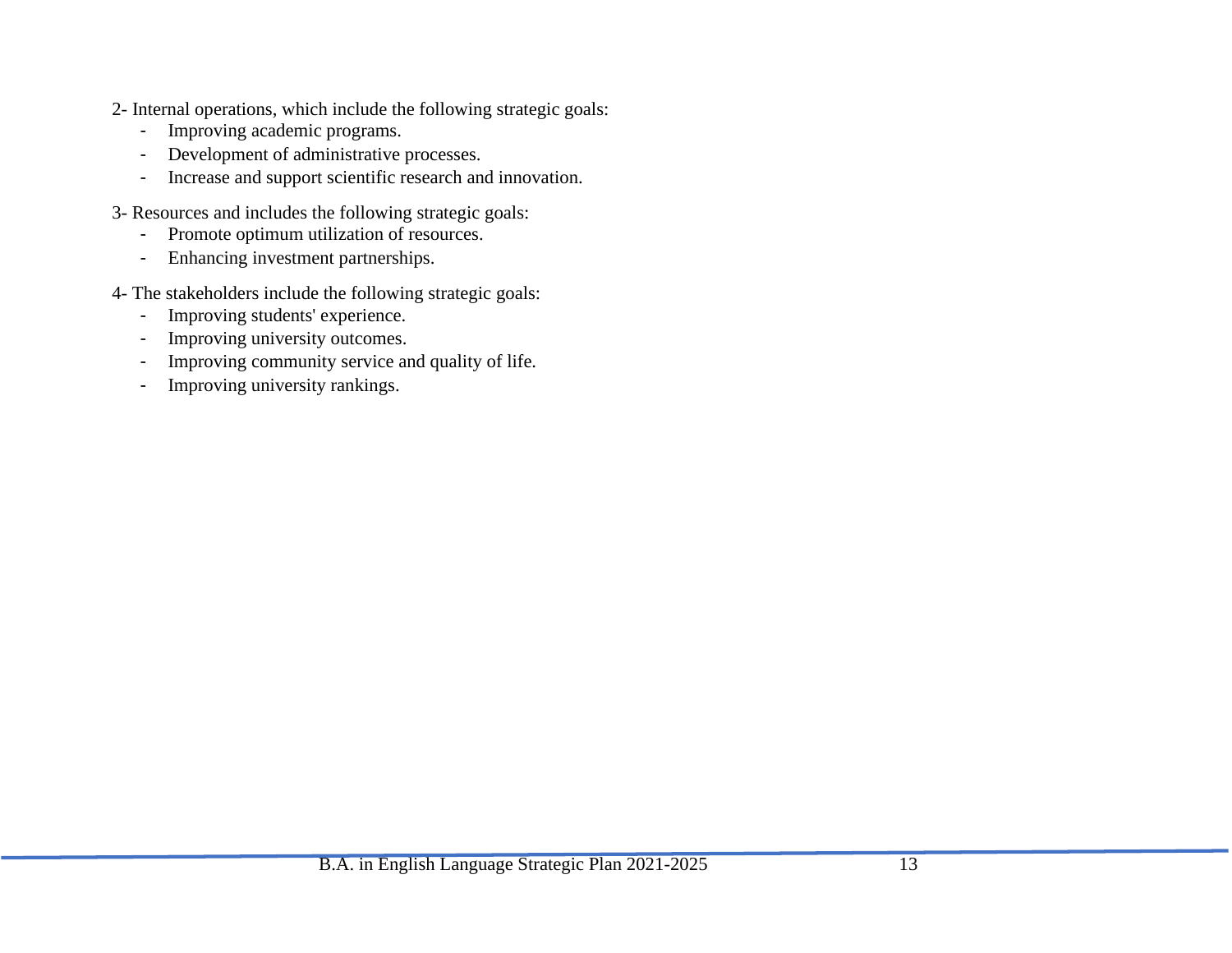### Alignment Matrix between program, college and JU vision, mission and values

**Matrices of consistency between the vision, mission, and values of the English Program, the Faculty of Arts and Humanities and Jazan University in the strategic planning directions for the next five years (2021/2025)**

**First: The matrix of consistency between the visions of the English Program, the faculty, and the university in the strategic plan for the next five years (2021/2025).**

|                                              | <b>Vision</b>                                                                                                                                                             |                                                                                                                                                                              |                                              |                                      |  |  |  |  |
|----------------------------------------------|---------------------------------------------------------------------------------------------------------------------------------------------------------------------------|------------------------------------------------------------------------------------------------------------------------------------------------------------------------------|----------------------------------------------|--------------------------------------|--|--|--|--|
| Jazan University                             | community services.                                                                                                                                                       | A regionally distinguished university with its educational outcomes, innovative research and                                                                                 |                                              |                                      |  |  |  |  |
| Faculty of Arts and<br>Humanities            |                                                                                                                                                                           | Achieving excellence in learning outcomes, research, and innovation in the humanities and literature<br>locally and internationally to contribute the community development. |                                              |                                      |  |  |  |  |
| English Program                              | The English Language Program at Jazan University will be a nationally leading program that promotes<br>high quality education, innovative research and community service. |                                                                                                                                                                              |                                              |                                      |  |  |  |  |
| The strategic directions of the              | The strategic directions of the college and university for achieving the vision                                                                                           |                                                                                                                                                                              |                                              |                                      |  |  |  |  |
| program in terms of the vision               | Quality of Teaching and<br>Learning                                                                                                                                       | Efficiency of research and<br>innovation.                                                                                                                                    | Effectiveness of<br>community participation. | Development and<br>entrepreneurship. |  |  |  |  |
| Quality of Teaching and<br>Learning          |                                                                                                                                                                           |                                                                                                                                                                              |                                              |                                      |  |  |  |  |
| Efficiency of research and<br>innovation.    |                                                                                                                                                                           |                                                                                                                                                                              |                                              |                                      |  |  |  |  |
| Effectiveness of community<br>participation. |                                                                                                                                                                           |                                                                                                                                                                              |                                              |                                      |  |  |  |  |
| Development and<br>entrepreneurship.         |                                                                                                                                                                           |                                                                                                                                                                              |                                              |                                      |  |  |  |  |

#### **Second: The matrix of consistency between the missions of the program, the college, and the university in the strategic plan for the next five years (2020/2025):**

|                                       | TCTAT                                                                                                                        |  |
|---------------------------------------|------------------------------------------------------------------------------------------------------------------------------|--|
| $W_f$<br>Jazar<br>educate<br>. crsity | annovate<br>and<br>contribute<br>$\sim$<br>$\sim$ $\sim$<br>-bui<br>research<br>÷τo<br>$\gamma$ ot $\alpha$<br>догаш<br>- 10 |  |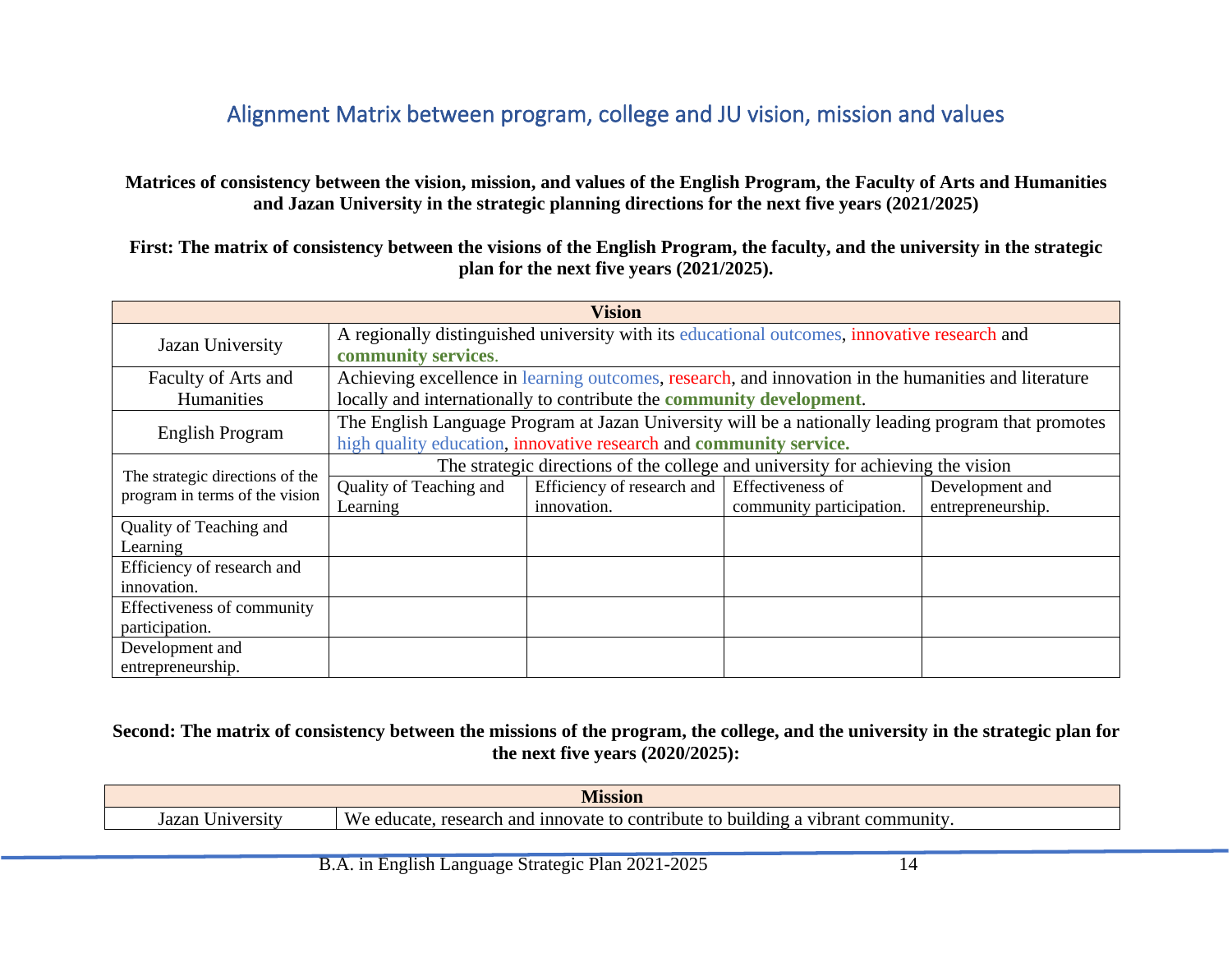| Faculty of Arts and             |                                     | Providing innovative education and research outcomes in the fields of humanities and literature to   |                          |                   |  |  |  |  |
|---------------------------------|-------------------------------------|------------------------------------------------------------------------------------------------------|--------------------------|-------------------|--|--|--|--|
| Humanities                      | contribute in building the society. |                                                                                                      |                          |                   |  |  |  |  |
|                                 |                                     | The English Language Program aspires to provide graduates with quality education and research skills |                          |                   |  |  |  |  |
| English Program                 |                                     | to master theoretical knowledge and practical skills in fields of English Language and Literature to |                          |                   |  |  |  |  |
|                                 |                                     | enable them contribute to community service whilst fulfilling the demands of local labor market.     |                          |                   |  |  |  |  |
| The strategic directions of the |                                     | The strategic directions of the college and university for achieving the mission                     |                          |                   |  |  |  |  |
| program in terms of the mission | Quality of Teaching and             | Efficiency of research and Effectiveness of                                                          |                          | Development and   |  |  |  |  |
|                                 | Learning                            | innovation.                                                                                          | community participation. | entrepreneurship. |  |  |  |  |
| Quality of Teaching and         |                                     |                                                                                                      |                          |                   |  |  |  |  |
| Learning                        |                                     |                                                                                                      |                          |                   |  |  |  |  |
| Efficiency of research and      |                                     | $\gamma$                                                                                             |                          |                   |  |  |  |  |
| innovation.                     |                                     |                                                                                                      |                          |                   |  |  |  |  |
| Effectiveness of community      |                                     |                                                                                                      |                          |                   |  |  |  |  |
| participation.                  |                                     |                                                                                                      |                          |                   |  |  |  |  |
| Development and                 |                                     |                                                                                                      |                          |                   |  |  |  |  |
| entrepreneurship.               |                                     |                                                                                                      |                          |                   |  |  |  |  |

#### **Third: The matrix of consistency between the values of program, the college ,and the university in the strategic plan for the next five years (2021/2025)**

| <b>Values</b>                         |                                            |                                                                                                |  |                                      |  |  |  |  |
|---------------------------------------|--------------------------------------------|------------------------------------------------------------------------------------------------|--|--------------------------------------|--|--|--|--|
| Jazan University                      |                                            | Citizenship, Affiliation, Responsibility, Excellence, Building competences, Teamwork           |  |                                      |  |  |  |  |
| <b>Faculty of Arts and Humanities</b> |                                            | Citizenship, Affiliation, Responsibility, Excellence, Capacity-building, Constructive teamwork |  |                                      |  |  |  |  |
| <b>English Program</b>                |                                            | Citizenship, Affiliation, Responsibility, Excellence, Building competences, Teamwork           |  |                                      |  |  |  |  |
| The strategic directions of the       |                                            | The strategic directions of the college and university for achieving the mission               |  |                                      |  |  |  |  |
| program in terms of the mission       | <b>Quality of Teaching</b><br>and Learning | Efficiency of research and   Effectiveness of<br>innovation.<br>community participation.       |  | Development and<br>entrepreneurship. |  |  |  |  |
| Quality of Teaching and Learning      |                                            |                                                                                                |  |                                      |  |  |  |  |
| Efficiency of research and            |                                            |                                                                                                |  |                                      |  |  |  |  |
| innovation.                           |                                            |                                                                                                |  |                                      |  |  |  |  |
| Effectiveness of community            |                                            |                                                                                                |  |                                      |  |  |  |  |
| participation.                        |                                            |                                                                                                |  |                                      |  |  |  |  |
| Development and                       |                                            |                                                                                                |  |                                      |  |  |  |  |
| entrepreneurship.                     |                                            |                                                                                                |  |                                      |  |  |  |  |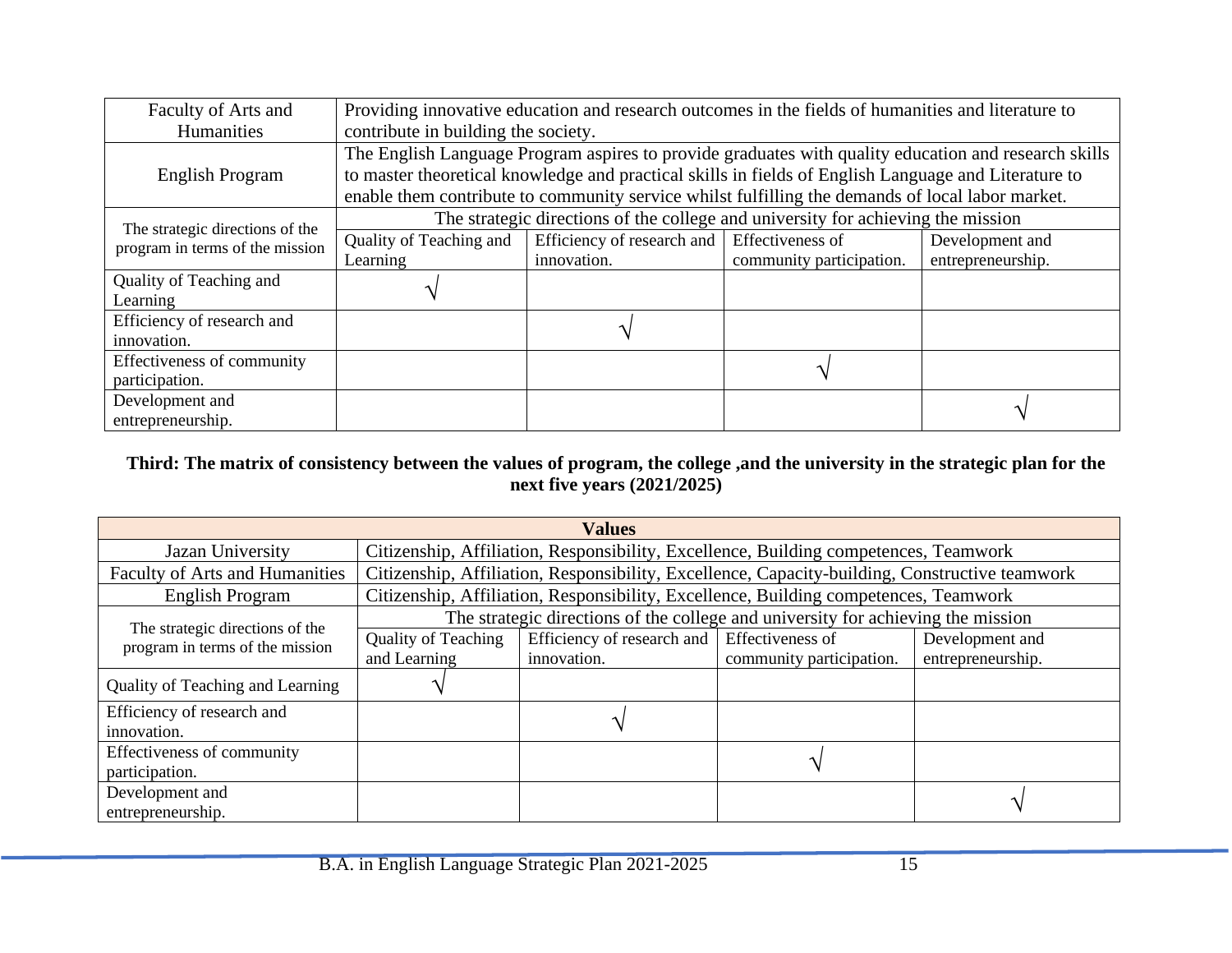## Balanced Scorecard for the English Program

<span id="page-15-0"></span>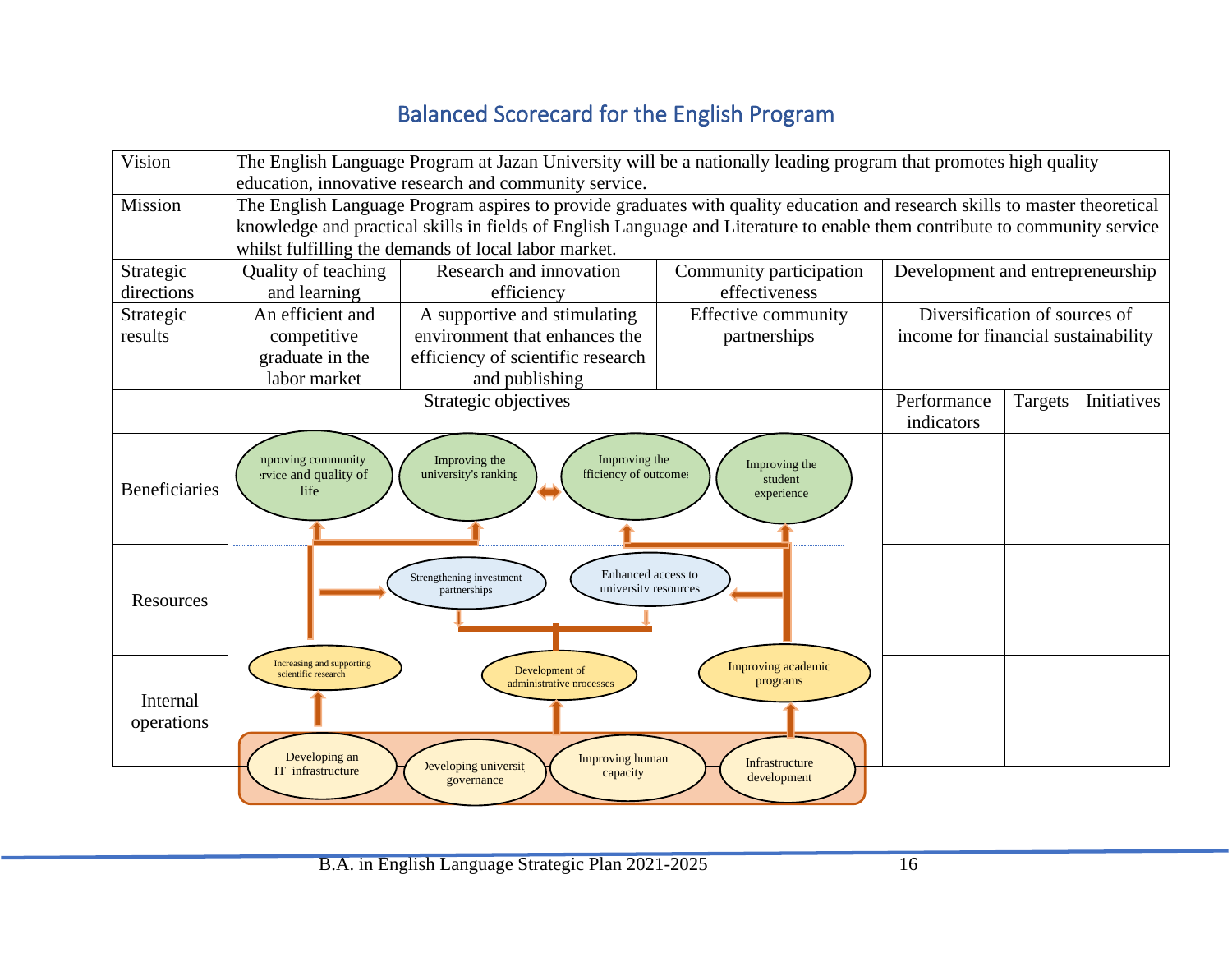| Institutional<br>capacity |                                                                                  |  |  |
|---------------------------|----------------------------------------------------------------------------------|--|--|
| Values                    | Citizenship -Belonging -Responsibility -Excellence -Capacity Building - Teamwork |  |  |

# Alignment of Program goals with college and institution goals

<span id="page-16-0"></span>

| S              | Code  | Program Goal                                                                                                      | College Goal(s)                    | JU Goal(s)                                          |
|----------------|-------|-------------------------------------------------------------------------------------------------------------------|------------------------------------|-----------------------------------------------------|
|                |       |                                                                                                                   | ART05: Improving the academic      | JU05: Improving the academic programs in the        |
|                |       |                                                                                                                   | programs in the college            | university                                          |
|                | ENG01 | Qualify students in the fields of English Language and                                                            | ART10: Improving the students'     | JU10: Improving the students' experience in the     |
|                |       | literature for professional employment.                                                                           | experience in the college          | college                                             |
|                |       |                                                                                                                   | ART11: Improving the quality of    | JU: Improving the quality of university outcomes    |
|                |       |                                                                                                                   | college outcomes                   |                                                     |
|                |       |                                                                                                                   | ART07: Increasing the support of   | JU07: Increasing the support of scientific research |
| $\mathfrak{D}$ |       | Enhance students' abilities to develop research skills                                                            | scientific research and innovation | and innovation                                      |
|                | ENG02 | through critical and analytical thinking in the fields of<br>Linguistics, English Literature and Literary theory. | ART10: Improving the students'     | JU10: Improving the students' experience in the     |
|                |       |                                                                                                                   | experience in the college          | university                                          |
|                |       | Qualify students to achieve a high level of competence in<br>both aural and written communication.                | ART05: Improving the academic      | JU05: Improving the academic programs in the        |
|                |       |                                                                                                                   | programs in the college            | university                                          |
| 3              | ENG03 |                                                                                                                   | ART10: Improving the students'     | JU10: Improving the students' experience in the     |
|                |       |                                                                                                                   | experience in the college          | college                                             |
|                |       |                                                                                                                   | ART11: Improving the quality of    | JU: Improving the quality of university outcomes    |
|                |       |                                                                                                                   | college outcomes                   |                                                     |
| 4              | ENG04 | Involve students to participate in projects that help them                                                        | ART12: Improving the community     | JU12: Improving the community service and the       |
|                |       | serve the local community.                                                                                        | service and the quality of life    | quality of life                                     |
|                |       |                                                                                                                   | ART05: Improving the academic      | JU05: Improving the academic programs in the        |
|                |       |                                                                                                                   | programs in the college            | university                                          |
| 5              | ENG05 | Facilitate autonomous learning to help students pursue                                                            | ART10: Improving the students'     | JU10: Improving the students' experience in the     |
|                |       | graduate studies and careers.                                                                                     | experience in the college          | college                                             |
|                |       |                                                                                                                   | ART11: Improving the quality of    | JU: Improving the quality of university outcomes    |
|                |       |                                                                                                                   | college outcomes                   |                                                     |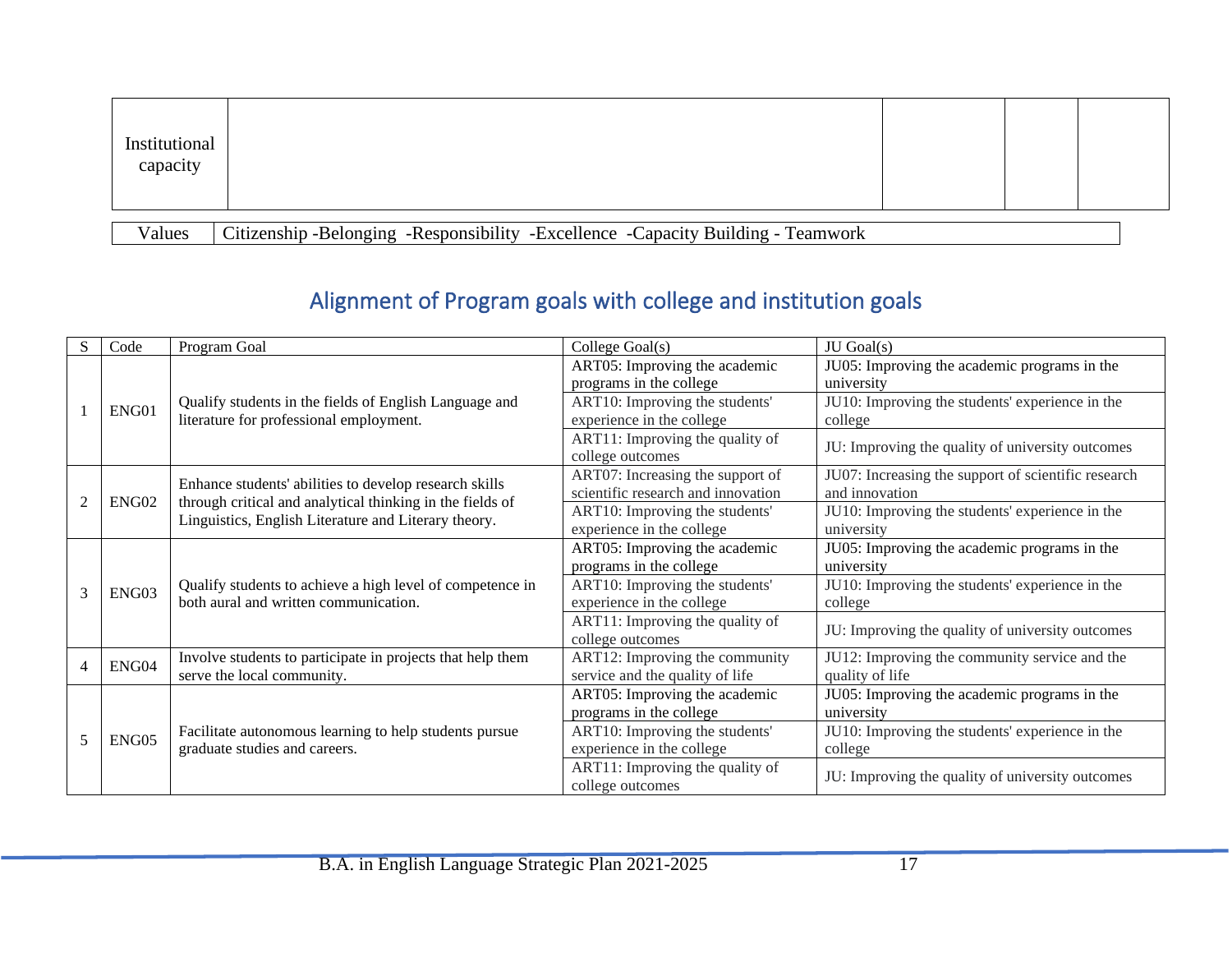## Goal Cards

<span id="page-17-0"></span>

| <b>Goal Card</b>                           |                                                                                                                                                |       |                                                                                                                           |             |                                                         |                                                                                                                                                    |                                                                                                                                                            |
|--------------------------------------------|------------------------------------------------------------------------------------------------------------------------------------------------|-------|---------------------------------------------------------------------------------------------------------------------------|-------------|---------------------------------------------------------|----------------------------------------------------------------------------------------------------------------------------------------------------|------------------------------------------------------------------------------------------------------------------------------------------------------------|
|                                            | The consistency and alignment between the goal and code of the English Program, the college, and the goal and code of the university, Ministry |       |                                                                                                                           |             |                                                         |                                                                                                                                                    |                                                                                                                                                            |
| Code number and goal of English<br>Program |                                                                                                                                                |       | of Education, and the goals of the Kingdom's Vision 2030.<br>Code number and goal of<br>Faculty of Arts and<br>Humanities |             | Code number and goal of<br>Jazan University             | Goals of<br>Ministry of<br>Education                                                                                                               | Goals of Saudi Vision<br>2030                                                                                                                              |
|                                            |                                                                                                                                                | ART05 | Improving the<br>academic programs<br>in the college                                                                      | <b>JU05</b> | Improving the<br>academic programs<br>in the university | Developing<br>the academic<br>curricula,<br>programs and<br>the methods<br>of teaching<br>and<br>assessment                                        | 4. Increasing<br><b>Employment Rates.</b><br>4.1 Developing<br>Human Capital in<br>Line with the Needs<br>of Labor Market.<br>4.1.1 Creating<br>Integrated |
| ENG01                                      | Qualify students in the<br>fields of English Language<br>and literature for<br>professional employment.                                        | ART10 | Improving the<br>students' experience<br>in the college                                                                   | <b>JU10</b> | Improving the<br>students'<br>experience                | Improving<br>and<br>developing<br>the students'<br>knowledge<br>and skills                                                                         | Educational Journey.                                                                                                                                       |
|                                            |                                                                                                                                                | ART11 | Improving the<br>quality of college<br>outcomes                                                                           | <b>JU11</b> | Improving the<br>quality of<br>university<br>outcomes   | Aligning the<br>education and<br>training<br>outcomes<br>with the<br>requirements<br>of<br>development<br>and the needs<br>of the labour<br>market |                                                                                                                                                            |
|                                            |                                                                                                                                                |       | <b>Goal Description</b>                                                                                                   |             |                                                         |                                                                                                                                                    |                                                                                                                                                            |
|                                            | The goals aims at qualifying students in both in language and linguistics to be ready for professional employment.                             |       |                                                                                                                           |             |                                                         |                                                                                                                                                    |                                                                                                                                                            |
| Serial Number                              |                                                                                                                                                |       | <b>English Department Performance Indicators</b>                                                                          |             |                                                         | <b>English Department Initiatives</b>                                                                                                              | <b>Target Value</b>                                                                                                                                        |

B.A. in English Language Strategic Plan 2021-2025 18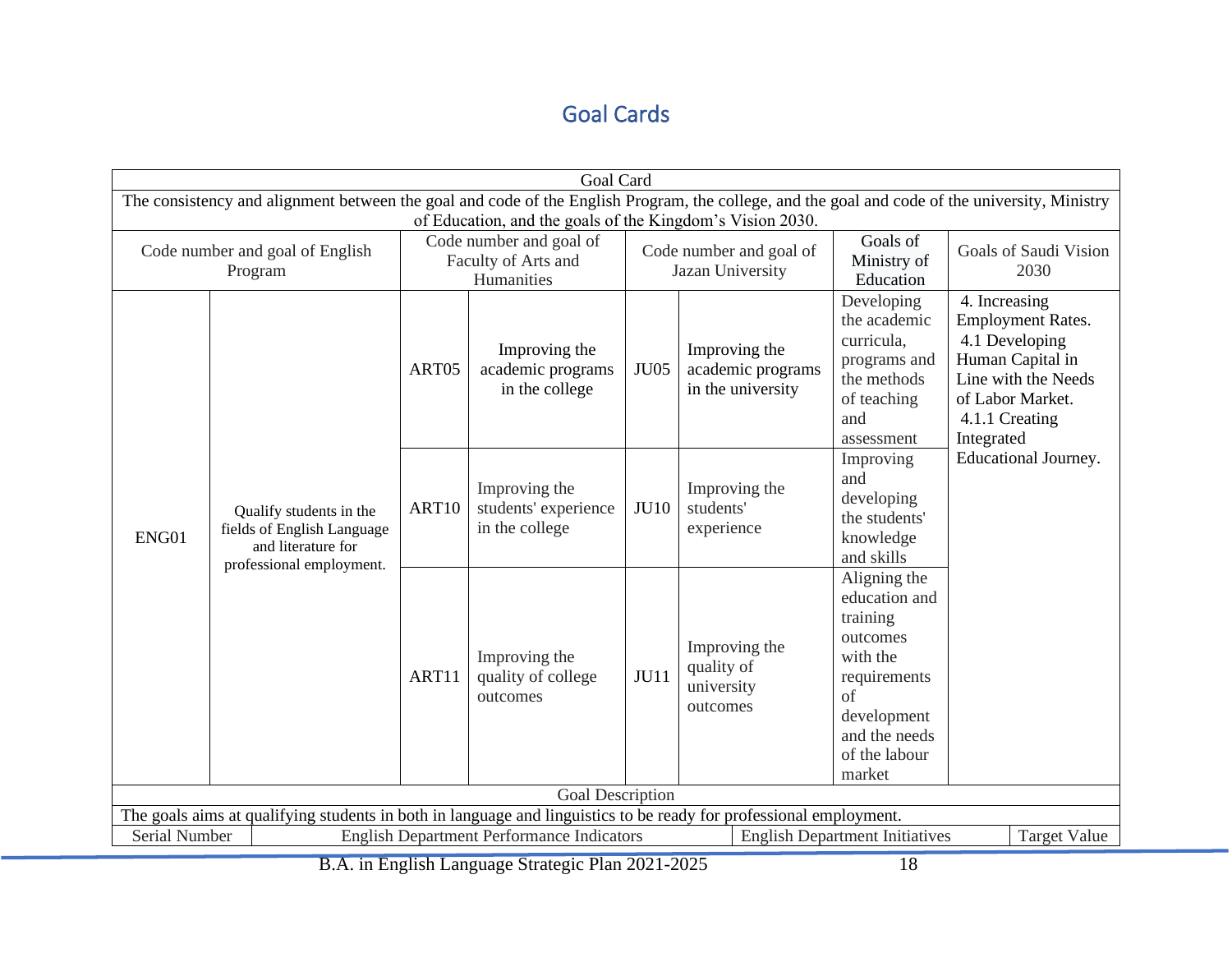|                | Average number of students in the class                    | 1. Halls and Labs Management Plan<br>(University).<br>2 Activating the role of schedule<br>committees to calculate the indicators<br>and to prepare recommendations and<br>improvement steps. (Program)                                                                                                            | 25  |
|----------------|------------------------------------------------------------|--------------------------------------------------------------------------------------------------------------------------------------------------------------------------------------------------------------------------------------------------------------------------------------------------------------------|-----|
| $\overline{2}$ | Satisfaction of Faculty and Staff with Supporting Services | 1. Supporting Services Improvement<br>plan (University).<br>2. Measuring Beneficiaries'<br>Satisfaction with the supporting<br>services. (University)                                                                                                                                                              | 80% |
| 3              | Satisfaction of the Beneficiaries with IT services         | 1. Developing a data warehouse for<br>the college (university)<br>2. Establishing an electronic system<br>for colleges and scientific<br>departments' councils (university)<br>3. College Information System (GIS)<br>(University)<br>4. Surveying college beneficiaries on<br>provided digital services (Program) | 80% |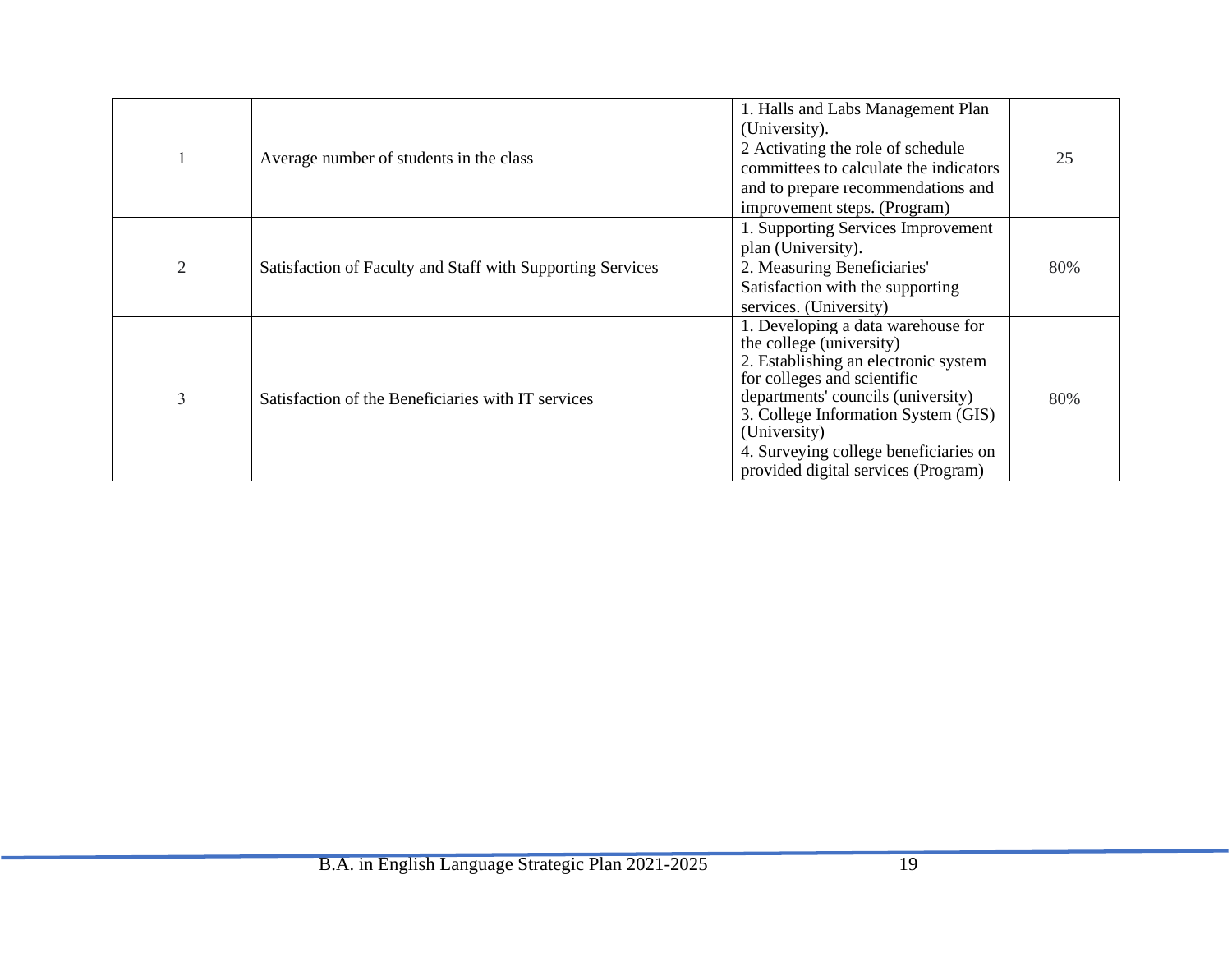|                   | Goal Card                                                                                                                                                                                                                                                                                               |                                |                                                                                                                                                    |                         |                                                                          |                                                                               |                                                                                                                                                                                                                                                                                                 |        |  |
|-------------------|---------------------------------------------------------------------------------------------------------------------------------------------------------------------------------------------------------------------------------------------------------------------------------------------------------|--------------------------------|----------------------------------------------------------------------------------------------------------------------------------------------------|-------------------------|--------------------------------------------------------------------------|-------------------------------------------------------------------------------|-------------------------------------------------------------------------------------------------------------------------------------------------------------------------------------------------------------------------------------------------------------------------------------------------|--------|--|
|                   |                                                                                                                                                                                                                                                                                                         |                                |                                                                                                                                                    |                         |                                                                          |                                                                               | The consistency and alignment between the goal and code of the English Department, the college, and the goal and code of the university,                                                                                                                                                        |        |  |
|                   |                                                                                                                                                                                                                                                                                                         |                                |                                                                                                                                                    |                         |                                                                          | Ministry of Education, and the goals of the Kingdom's Vision 2030.            |                                                                                                                                                                                                                                                                                                 |        |  |
| Code number and   |                                                                                                                                                                                                                                                                                                         |                                | Code number and goal of                                                                                                                            | Code number and goal of |                                                                          | Goals of                                                                      | Goals of Saudi Vision 2030                                                                                                                                                                                                                                                                      |        |  |
| goal of English   |                                                                                                                                                                                                                                                                                                         | Faculty of Arts and Humanities | Jazan university                                                                                                                                   |                         | Ministry of                                                              |                                                                               |                                                                                                                                                                                                                                                                                                 |        |  |
| Department        |                                                                                                                                                                                                                                                                                                         |                                |                                                                                                                                                    |                         |                                                                          | Education                                                                     |                                                                                                                                                                                                                                                                                                 |        |  |
| ENG02             | Enhance<br>students'<br>abilities to<br>develop<br>research<br>skills<br>through                                                                                                                                                                                                                        | ART07                          | Increasing the<br>support of scientific<br>research and<br>innovation                                                                              | JU07                    | Increasing the<br>support of<br>scientific<br>research and<br>innovation | Supporting<br>research,<br>development,<br>innovation and<br>entrepreneurship | 4. Increasing the rates of<br>employment<br>1.4 Improving the human capital to<br>be aligned with the needs of the<br>labour market<br>3.1.4 Improving the basic learning                                                                                                                       |        |  |
|                   | critical and<br>analytical<br>thinking in<br>the fields of<br>Linguistics,<br>English<br>Literature<br>and<br>Literary<br>theory.                                                                                                                                                                       | ART10                          | Improving the<br>students' experience<br>in the college                                                                                            | <b>JU10</b>             | Improving the<br>students'<br>experience                                 | Improving and<br>developing the<br>students'<br>knowledge and<br>skills       | outcomes<br>4.1.4 Improving the ranking of<br>educational institutions $(e.g.,$<br><i>universities</i> )                                                                                                                                                                                        |        |  |
|                   |                                                                                                                                                                                                                                                                                                         |                                |                                                                                                                                                    |                         | <b>Goal Description</b>                                                  |                                                                               |                                                                                                                                                                                                                                                                                                 |        |  |
| and develop them. |                                                                                                                                                                                                                                                                                                         |                                |                                                                                                                                                    |                         |                                                                          |                                                                               | This goal seeks to increase the support of scientific research and innovation in the English Program by providing not only the appropriate<br>institutional framework but also the financial and human resources to enhance the dissemination of innovation culture, support the creative ideas |        |  |
| Serial            | <b>English Program</b>                                                                                                                                                                                                                                                                                  |                                | <b>English Program Initiatives</b>                                                                                                                 |                         |                                                                          |                                                                               |                                                                                                                                                                                                                                                                                                 | Target |  |
| Number            | Performance                                                                                                                                                                                                                                                                                             |                                |                                                                                                                                                    |                         |                                                                          |                                                                               |                                                                                                                                                                                                                                                                                                 |        |  |
|                   | Indicators                                                                                                                                                                                                                                                                                              |                                |                                                                                                                                                    |                         |                                                                          |                                                                               |                                                                                                                                                                                                                                                                                                 |        |  |
| 1                 | 1. Holding periodic international scientific forums/conferences in the college. (University)<br>The percentage of<br>scientific research<br>2. Creating a database for scientific research published by the faculty members of Jazan<br>publication for the<br>University. (Program)<br>faculty members |                                |                                                                                                                                                    |                         |                                                                          |                                                                               | 64%                                                                                                                                                                                                                                                                                             |        |  |
| $\overline{2}$    | The average rate of<br>scientific research<br>published by each<br>faculty member                                                                                                                                                                                                                       |                                | conferences. (University)<br>2. Establishing and equipping a specialized scientific library provided with all specialized<br>references. (Program) |                         |                                                                          |                                                                               | 1. Supporting the participation of the faculty members in the scientific national and international                                                                                                                                                                                             | 0.23%  |  |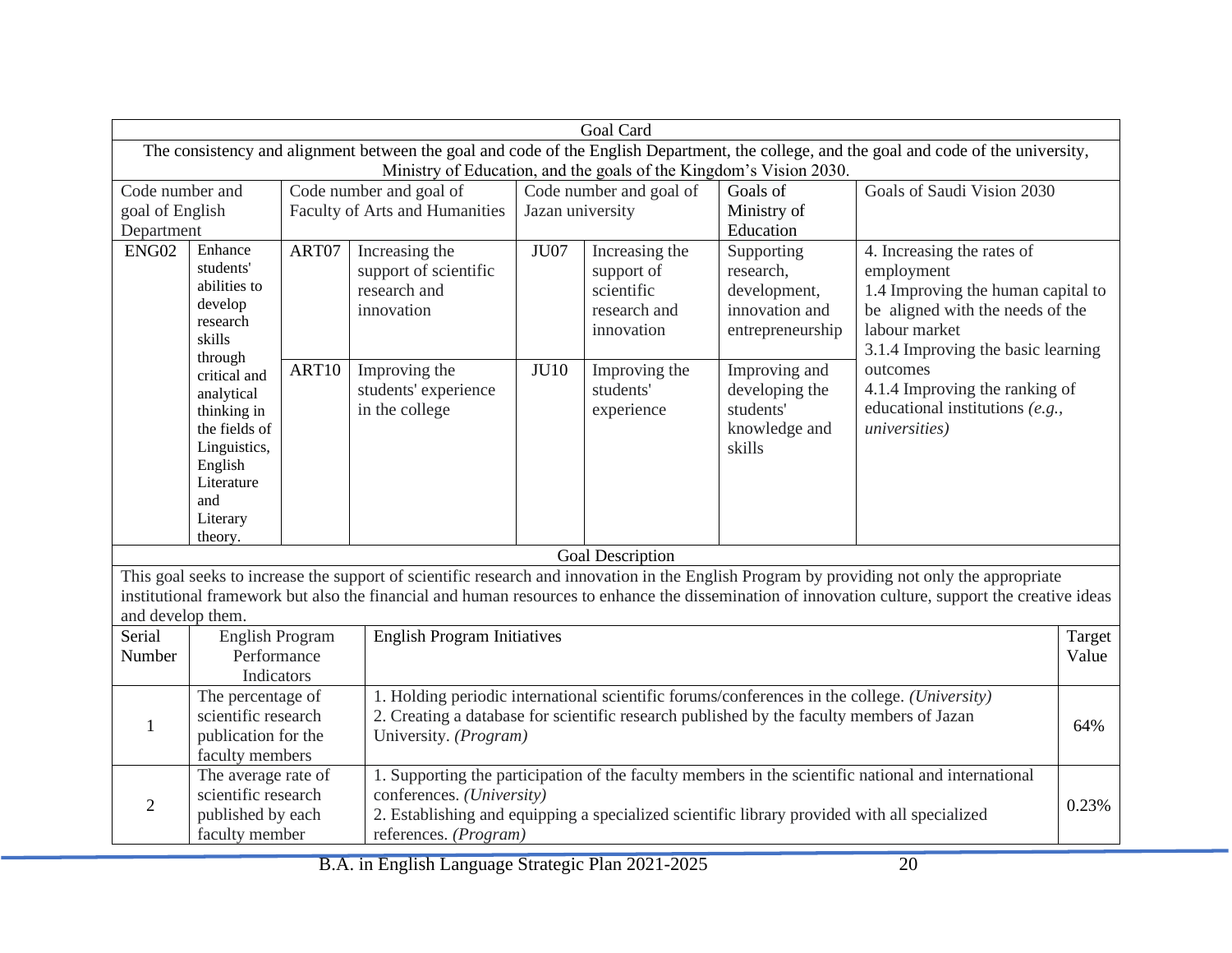|                |                                                                                          | 3. Upgrading the faculty members who have published scientific research for Jazan University.<br>(Program)                                                                                                                                                                    |       |
|----------------|------------------------------------------------------------------------------------------|-------------------------------------------------------------------------------------------------------------------------------------------------------------------------------------------------------------------------------------------------------------------------------|-------|
|                | The average of<br>citations in the peer-<br>reviewed journals for<br>each faculty member | 1. Honoring and rewarding the outstanding faculty members regarding the percentage of citations<br>in the peer-reviewed journals. (University)                                                                                                                                | 0.95% |
| $\overline{4}$ | The number of the<br>scientific research<br>classified in Scopus                         | 1. Issuing a scientific journal for the college and placing it within the global databases. ( <i>Program</i> )<br>2. Providing a list of the best scientific journals accredited for the publication and classified in<br>Scopus/ISI and updating it constantly. (University) | 50    |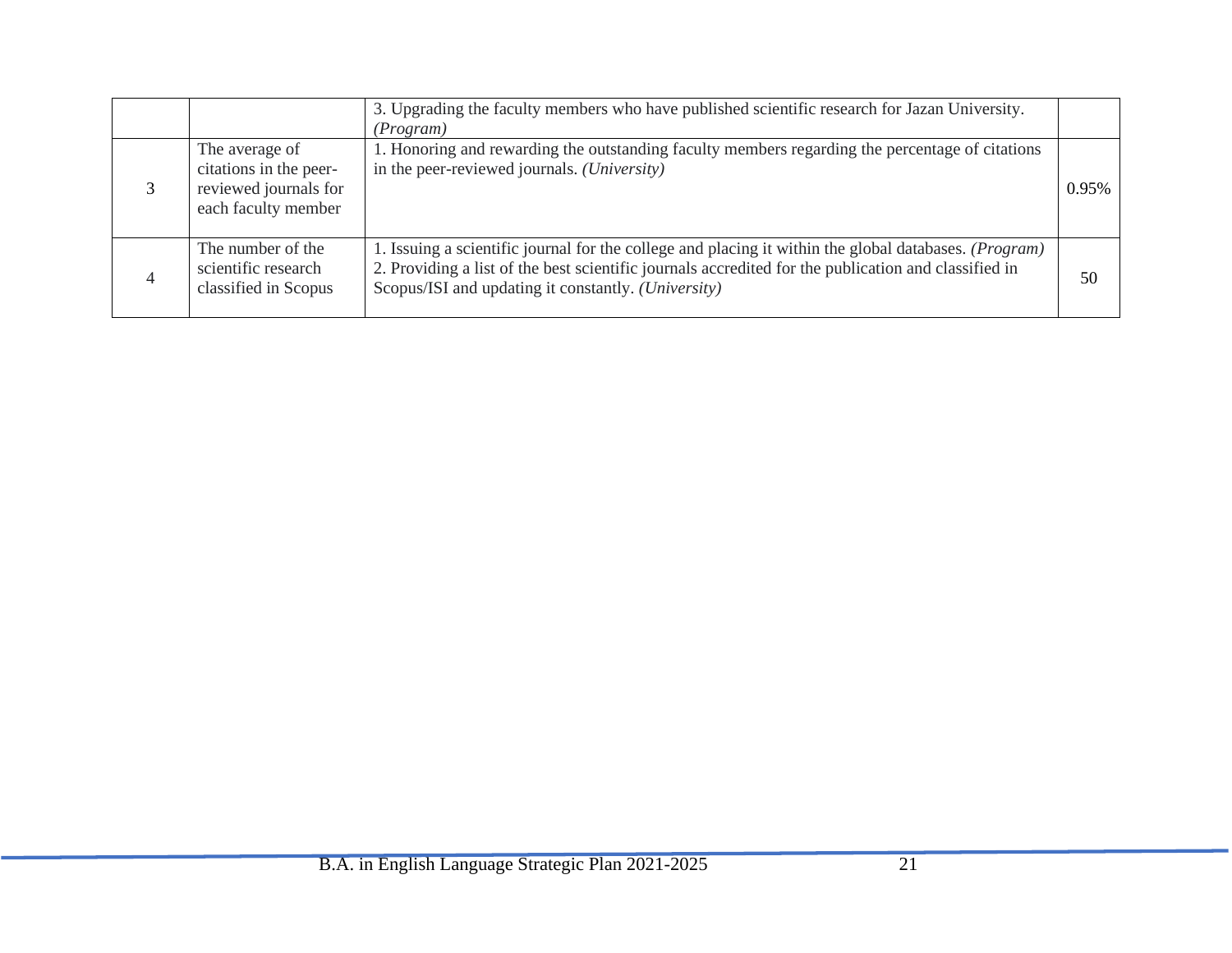|                                                                                                            | <b>Goal Card</b>                                                                                                                                                                                            |       |                                                         |                                             |                                                         |                                                                                                                                                    |                                                                                                                                                            |
|------------------------------------------------------------------------------------------------------------|-------------------------------------------------------------------------------------------------------------------------------------------------------------------------------------------------------------|-------|---------------------------------------------------------|---------------------------------------------|---------------------------------------------------------|----------------------------------------------------------------------------------------------------------------------------------------------------|------------------------------------------------------------------------------------------------------------------------------------------------------------|
|                                                                                                            | The consistency and alignment between the goal and code of the English Program, the college, and the goal and code of the university, Ministry<br>of Education, and the goals of the Kingdom's Vision 2030. |       |                                                         |                                             |                                                         |                                                                                                                                                    |                                                                                                                                                            |
| Code number and goal of<br>Code number and goal of English<br>Faculty of Arts and<br>Program<br>Humanities |                                                                                                                                                                                                             |       |                                                         | Code number and goal of<br>Jazan University |                                                         | Goals of<br>Ministry of<br>Education                                                                                                               | Goals of Saudi Vision<br>2030                                                                                                                              |
|                                                                                                            |                                                                                                                                                                                                             | ART05 | Improving the<br>academic programs<br>in the college    | <b>JU05</b>                                 | Improving the<br>academic programs<br>in the university | Developing<br>the academic<br>curricula,<br>programs and<br>the methods<br>of teaching<br>and<br>assessment                                        | 4. Increasing<br><b>Employment Rates.</b><br>4.1 Developing<br>Human Capital in<br>Line with the Needs<br>of Labor Market.<br>4.1.1 Creating<br>Integrated |
| ENG03                                                                                                      | Qualify students to achieve<br>a high level of competence<br>in both aural and written<br>communication.                                                                                                    | ART10 | Improving the<br>students' experience<br>in the college | <b>JU10</b>                                 | Improving the<br>students'<br>experience                | Improving<br>and<br>developing<br>the students'<br>knowledge<br>and skills                                                                         | Educational Journey.                                                                                                                                       |
|                                                                                                            |                                                                                                                                                                                                             | ART11 | Improving the<br>quality of college<br>outcomes         | JU11                                        | Improving the<br>quality of<br>university<br>outcomes   | Aligning the<br>education and<br>training<br>outcomes<br>with the<br>requirements<br>of<br>development<br>and the needs<br>of the labour<br>market |                                                                                                                                                            |
| Goal Description                                                                                           |                                                                                                                                                                                                             |       |                                                         |                                             |                                                         |                                                                                                                                                    |                                                                                                                                                            |
| This goal focuses on the students language skills outcomes.                                                |                                                                                                                                                                                                             |       |                                                         |                                             |                                                         |                                                                                                                                                    |                                                                                                                                                            |
|                                                                                                            | <b>Serial Number</b><br><b>English Department Performance Indicators</b><br><b>English Department Initiatives</b><br><b>Target Value</b>                                                                    |       |                                                         |                                             |                                                         |                                                                                                                                                    |                                                                                                                                                            |

B.A. in English Language Strategic Plan 2021-2025 22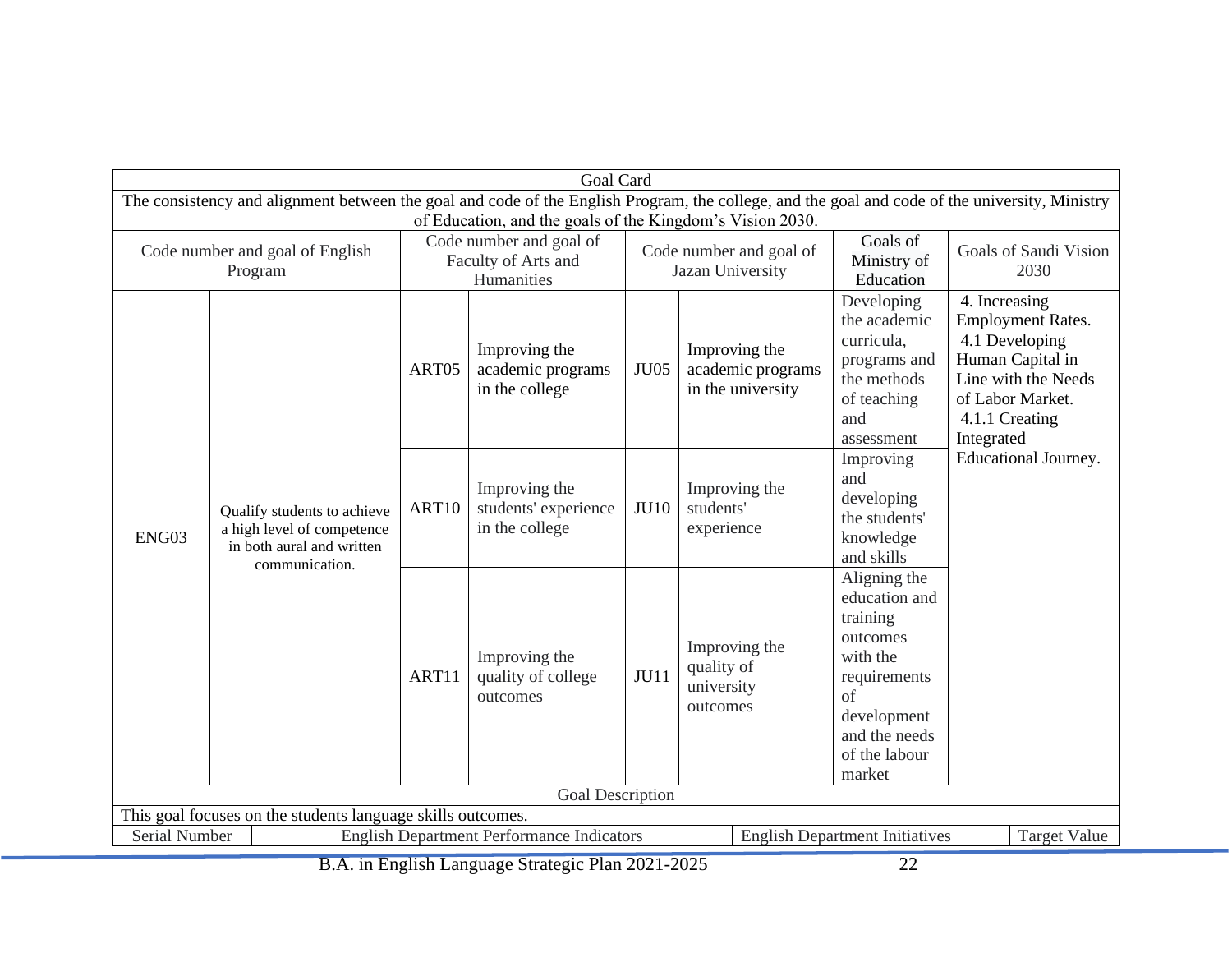|                | Average number of students in the class                                     | 1. Halls and Labs Management Plan<br>(University).<br>2 Activating the role of schedule<br>committees to calculate the indicators<br>and to prepare recommendations and<br>improvement steps. (Program)   | 25  |
|----------------|-----------------------------------------------------------------------------|-----------------------------------------------------------------------------------------------------------------------------------------------------------------------------------------------------------|-----|
| $\overline{2}$ | Satisfaction of Faculty and Staff with Supporting Services                  | 1. Supporting Services Improvement<br>plan (University).<br>2. Measuring Beneficiaries'<br>Satisfaction with the supporting<br>services. (University)                                                     | 80% |
| 3              | Percentage of awareness of rights and duties                                | Raising the awareness of college<br>employees about the rights, duties,<br>powers and accounting regulations<br>(University)                                                                              | 80% |
| 4              | The dropout rate after the secondary education in the English<br>Department | Align the program with the needs<br>of the labour market, in<br>accordance with the Kingdom's<br>2030 Vision. (Program)<br>Studying and evaluating the<br>feasibility of the current program<br>(Program) | 2%  |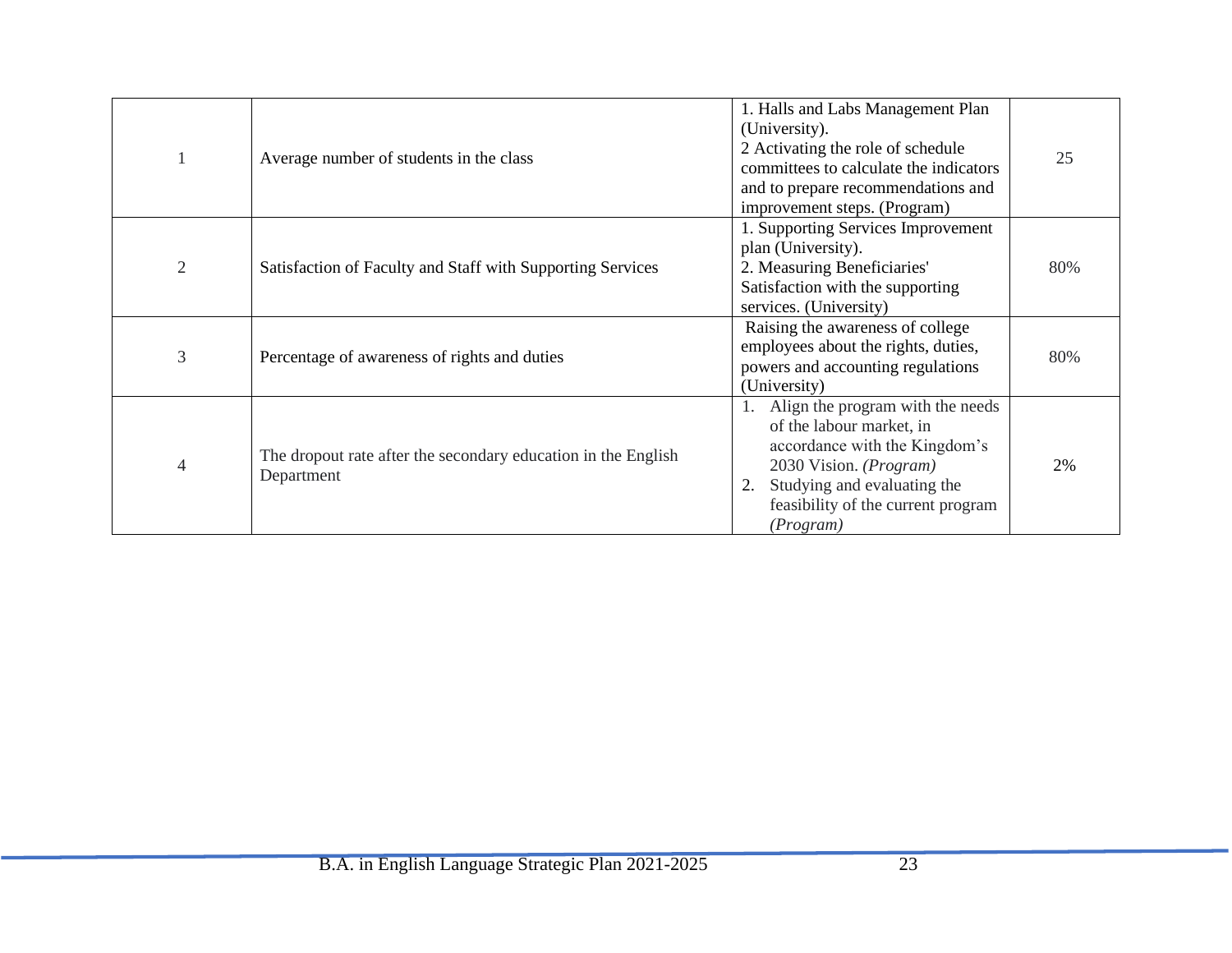|                                                                                                                            | <b>Goal Card</b>                                                                                                                               |                      |                                                  |                            |                                                                   |                                       |                                                                                                                                                     |        |  |
|----------------------------------------------------------------------------------------------------------------------------|------------------------------------------------------------------------------------------------------------------------------------------------|----------------------|--------------------------------------------------|----------------------------|-------------------------------------------------------------------|---------------------------------------|-----------------------------------------------------------------------------------------------------------------------------------------------------|--------|--|
|                                                                                                                            | The consistency and alignment between the goal and code of the English Program, the college, and the goal and code of the university, Ministry |                      |                                                  |                            |                                                                   |                                       |                                                                                                                                                     |        |  |
|                                                                                                                            | of Education, and the goals of the Kingdom's Vision 2030.                                                                                      |                      |                                                  |                            |                                                                   |                                       |                                                                                                                                                     |        |  |
| Code number and goal<br>Code number and goal of                                                                            |                                                                                                                                                | Code number and goal | <b>Goals of Ministry</b>                         | Goals of Saudi Vision 2030 |                                                                   |                                       |                                                                                                                                                     |        |  |
| Faculty of Arts and Humanities<br>of English Program                                                                       |                                                                                                                                                |                      | of Jazan University                              | of Education               |                                                                   |                                       |                                                                                                                                                     |        |  |
| ENG04                                                                                                                      | Involve                                                                                                                                        | ART <sub>12</sub>    | Improving the                                    | JU12                       | Improving the                                                     | Improving equal                       | 4. Increasing the rates of employment                                                                                                               |        |  |
|                                                                                                                            | students to                                                                                                                                    |                      | community service                                |                            | community                                                         | opportunities for                     | 4.1 Improving the human capital to                                                                                                                  |        |  |
|                                                                                                                            | participate in                                                                                                                                 |                      | and the quality of life                          |                            | service and                                                       | education for all                     | align with the needs of the labour                                                                                                                  |        |  |
|                                                                                                                            | projects that                                                                                                                                  |                      |                                                  |                            | the quality of                                                    |                                       | market                                                                                                                                              |        |  |
|                                                                                                                            | help them<br>serve the                                                                                                                         |                      |                                                  |                            | life                                                              |                                       | 4.1.6 Ensuring the compatibility                                                                                                                    |        |  |
|                                                                                                                            | local                                                                                                                                          |                      |                                                  |                            |                                                                   |                                       | between the outcomes of education                                                                                                                   |        |  |
|                                                                                                                            | community.                                                                                                                                     |                      |                                                  |                            |                                                                   |                                       | and the needs of the labour market                                                                                                                  |        |  |
|                                                                                                                            |                                                                                                                                                |                      |                                                  |                            |                                                                   |                                       | 4.1.2 Improving equal opportunities                                                                                                                 |        |  |
|                                                                                                                            |                                                                                                                                                |                      |                                                  |                            |                                                                   |                                       | for education                                                                                                                                       |        |  |
|                                                                                                                            |                                                                                                                                                |                      |                                                  |                            | Goal Description                                                  |                                       |                                                                                                                                                     |        |  |
|                                                                                                                            |                                                                                                                                                |                      |                                                  |                            |                                                                   |                                       | This goal seeks to communicate with the community and provide community services that contribute to developing and raising the quality of           |        |  |
|                                                                                                                            |                                                                                                                                                |                      |                                                  |                            |                                                                   |                                       | life. Furthermore, it includes providing educational opportunities at an equal level of quality and comprehensiveness to all people in the society. |        |  |
| Serial                                                                                                                     |                                                                                                                                                |                      | <b>English Department Performance Indicators</b> |                            |                                                                   | <b>English Department Initiatives</b> |                                                                                                                                                     | Target |  |
| Number                                                                                                                     |                                                                                                                                                |                      |                                                  |                            |                                                                   |                                       |                                                                                                                                                     | Value  |  |
|                                                                                                                            |                                                                                                                                                |                      |                                                  |                            |                                                                   |                                       | 1. Establishing a unit called "Community Service Unit" in order to                                                                                  |        |  |
|                                                                                                                            | The total number of volunteering hours done by the                                                                                             |                      |                                                  |                            | be a center of volunteering for the college students in the local |                                       |                                                                                                                                                     |        |  |
|                                                                                                                            | students                                                                                                                                       |                      |                                                  |                            | community and activating community partnerships for students'     |                                       |                                                                                                                                                     |        |  |
|                                                                                                                            | volunteering. (University)                                                                                                                     |                      |                                                  |                            |                                                                   |                                       |                                                                                                                                                     |        |  |
|                                                                                                                            |                                                                                                                                                |                      |                                                  |                            |                                                                   |                                       | 1. The initiative of developing the mechanisms of beneficiaries'                                                                                    |        |  |
| satisfaction regarding the community services and developing<br>Beneficiaries' satisfaction of the community services<br>2 |                                                                                                                                                |                      |                                                  |                            |                                                                   |                                       |                                                                                                                                                     |        |  |
|                                                                                                                            |                                                                                                                                                |                      |                                                  |                            | them. (University)                                                |                                       |                                                                                                                                                     | 80%    |  |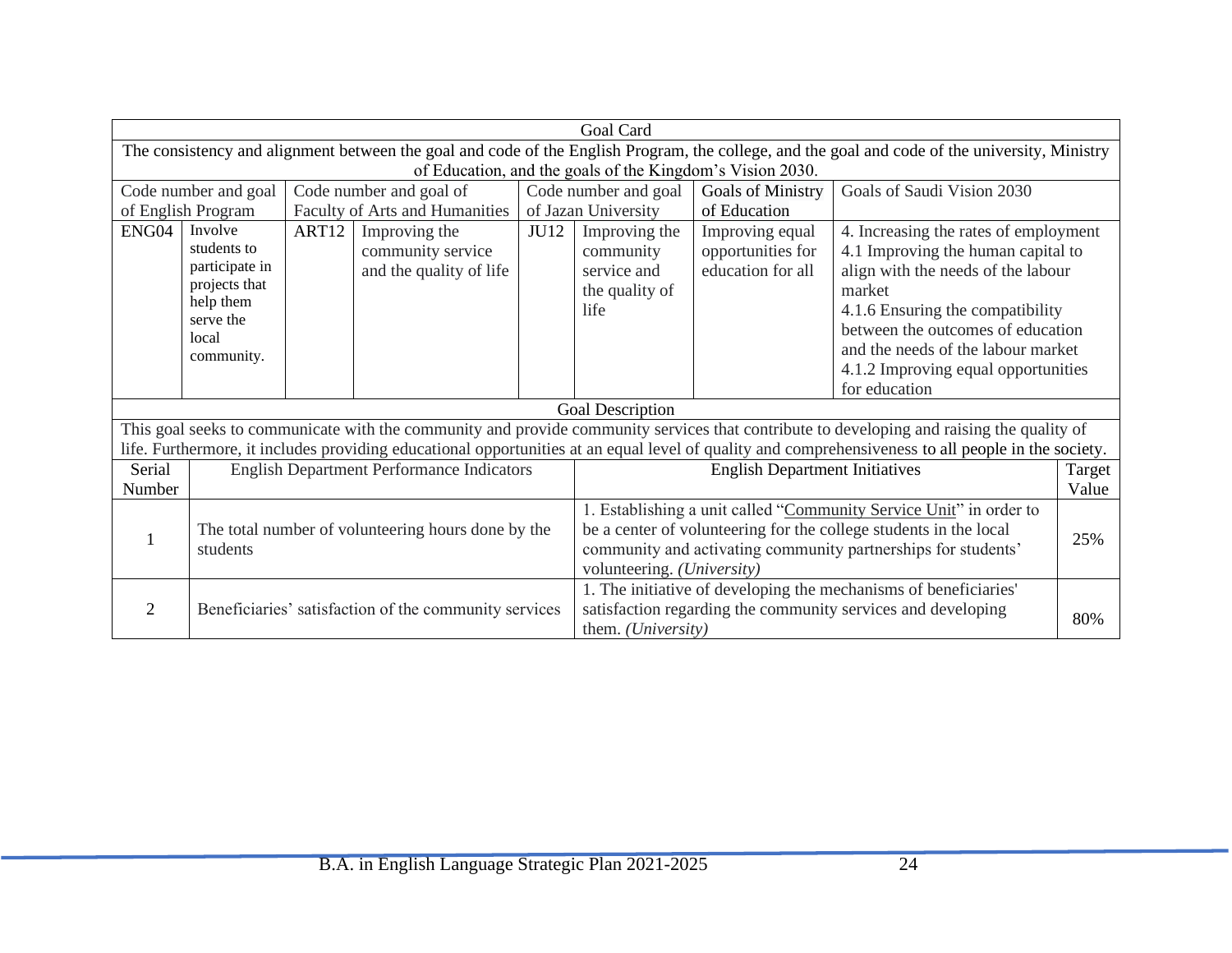|                                                                                                               | <b>Goal Card</b>                                                                                                                               |       |                                                           |                                             |                                                         |                                                                                                                                                    |                                                                                                                                                            |
|---------------------------------------------------------------------------------------------------------------|------------------------------------------------------------------------------------------------------------------------------------------------|-------|-----------------------------------------------------------|---------------------------------------------|---------------------------------------------------------|----------------------------------------------------------------------------------------------------------------------------------------------------|------------------------------------------------------------------------------------------------------------------------------------------------------------|
|                                                                                                               | The consistency and alignment between the goal and code of the English Program, the college, and the goal and code of the university, Ministry |       | of Education, and the goals of the Kingdom's Vision 2030. |                                             |                                                         |                                                                                                                                                    |                                                                                                                                                            |
|                                                                                                               | Code number and goal of<br>Code number and goal of English<br>Faculty of Arts and<br>Program<br>Humanities                                     |       |                                                           | Code number and goal of<br>Jazan University |                                                         | Goals of<br>Ministry of<br>Education                                                                                                               | Goals of Saudi Vision<br>2030                                                                                                                              |
|                                                                                                               |                                                                                                                                                | ART05 | Improving the<br>academic programs<br>in the college      | <b>JU05</b>                                 | Improving the<br>academic programs<br>in the university | Developing<br>the academic<br>curricula,<br>programs and<br>the methods<br>of teaching<br>and<br>assessment                                        | 4. Increasing<br><b>Employment Rates.</b><br>4.1 Developing<br>Human Capital in<br>Line with the Needs<br>of Labor Market.<br>4.1.1 Creating<br>Integrated |
| ENG05                                                                                                         | Facilitate autonomous<br>learning to help students<br>pursue graduate studies and                                                              | ART10 | Improving the<br>students' experience<br>in the college   | <b>JU10</b>                                 | Improving the<br>students'<br>experience                | Improving<br>and<br>developing<br>the students'<br>knowledge<br>and skills                                                                         | Educational Journey.                                                                                                                                       |
|                                                                                                               | careers.                                                                                                                                       | ART11 | Improving the<br>quality of college<br>outcomes           | <b>JU11</b>                                 | Improving the<br>quality of<br>university<br>outcomes   | Aligning the<br>education and<br>training<br>outcomes<br>with the<br>requirements<br>of<br>development<br>and the needs<br>of the labour<br>market |                                                                                                                                                            |
| <b>Goal Description</b>                                                                                       |                                                                                                                                                |       |                                                           |                                             |                                                         |                                                                                                                                                    |                                                                                                                                                            |
| This goal inculcates autonomous and life-long learning values to help students pursuing their future careers. |                                                                                                                                                |       |                                                           |                                             |                                                         |                                                                                                                                                    |                                                                                                                                                            |
|                                                                                                               | Serial Number<br><b>English Department Performance Indicators</b><br><b>English Department Initiatives</b><br><b>Target Value</b>              |       |                                                           |                                             |                                                         |                                                                                                                                                    |                                                                                                                                                            |

B.A. in English Language Strategic Plan 2021-2025 25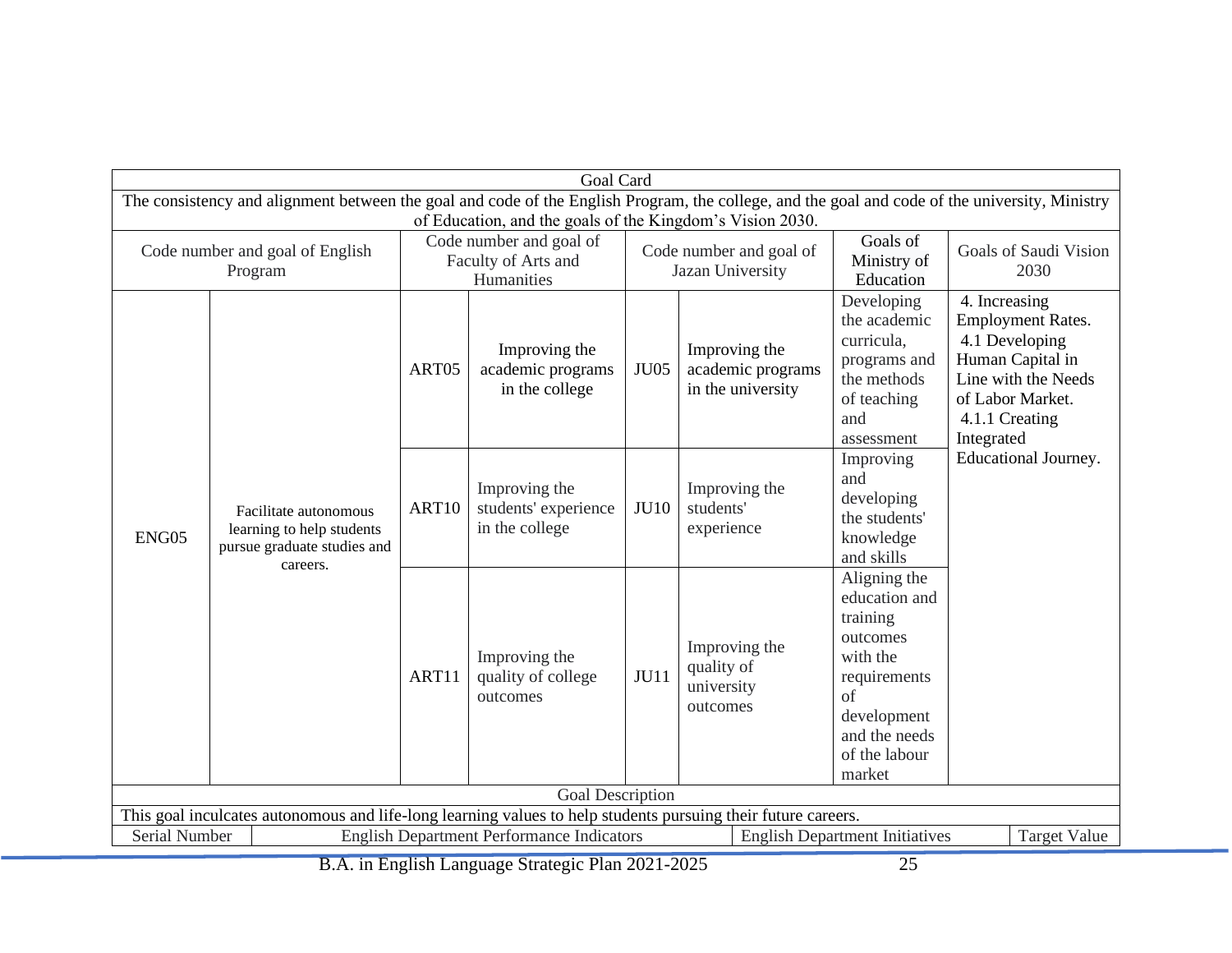<span id="page-25-0"></span>

|   | Average number of students in the class                    | 1. Halls and Labs Management Plan<br>(University).<br>2 Activating the role of schedule<br>committees to calculate the indicators<br>and to prepare recommendations and<br>improvement steps. (Program) | 25  |
|---|------------------------------------------------------------|---------------------------------------------------------------------------------------------------------------------------------------------------------------------------------------------------------|-----|
| ◠ | Satisfaction of Faculty and Staff with Supporting Services | 1. Supporting Services Improvement<br>plan (University).<br>2. Measuring Beneficiaries'<br>Satisfaction with the supporting<br>services. (University)                                                   | 80% |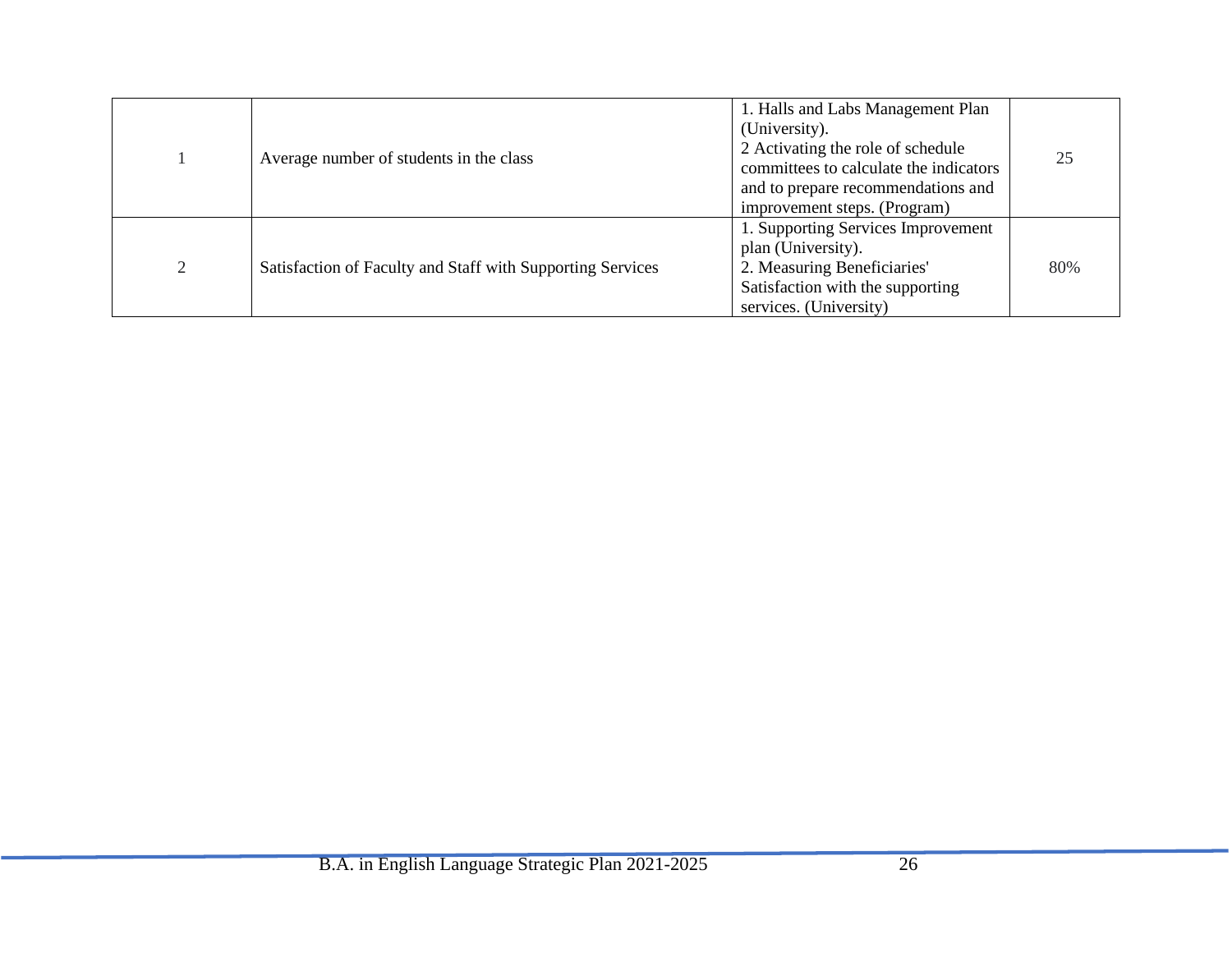## Strategic Plan Key Performance Indicators

### **KPIs Related to the Program Operational Plan as aligned with JU and the Kingdom's Vision 2030**

|    | <b>KPI</b>                                                                        | Source                              | Code       | Goal | 2025 Targets |
|----|-----------------------------------------------------------------------------------|-------------------------------------|------------|------|--------------|
|    | Satisfaction of faculty and staff with support services                           | JU                                  | $KPI-P-18$ |      | 4 out of 5   |
|    | Beneficiary satisfaction about IT services                                        | JU                                  | $KPI-P-19$ |      | 4 out of 5   |
|    | Number of research enlisted in Scopus                                             | JU                                  | $KPI-P-20$ | 2    | 50           |
|    | Percentage of awareness of rights and duties                                      | JU                                  | $KPI-P-21$ | 3    | 4 out of 5   |
|    | Satisfaction of faculty members about professional development.                   | JU                                  | $KPI-P-22$ |      | 4 out of 5   |
| -6 | Average number of professional development activities<br>completed by the faculty | Ministry of Education               | $KPI-P-23$ |      | 4 per year   |
|    | Drop-out rate after secondary education (Ministry of Education                    | Ministry of Education (vision 2030) | $KPI-P-24$ | 4    | 2%           |
| 8  | Beneficiary evaluation of administrative services                                 | ЛU                                  | $KPI-P-25$ | 4    | 4 out of 5   |
| 9  | Beneficiary evaluation of Community Service (NCAAA)                               | <b>NCAAA</b>                        | $KPI-I-26$ | 5.   | 4 out of 5   |
| 10 | Total number of volunteer hours performed by university students                  | Ministry of Education (vision 2030) | $KPI-P-28$ | 5.   |              |